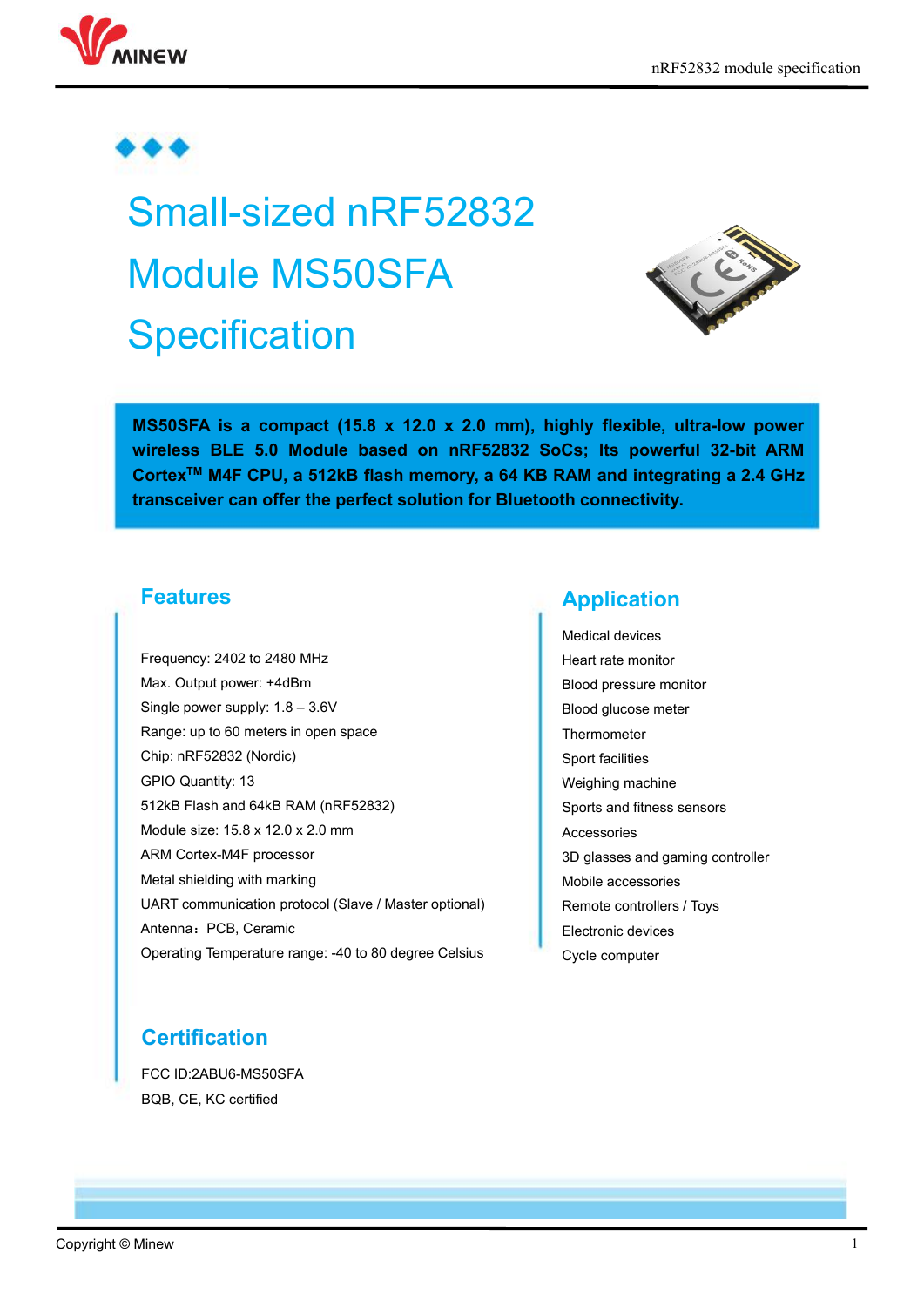

# <span id="page-1-0"></span>**Revision history**

| <b>Version</b> | <b>Date</b> | <b>Notes</b>                         | Contributor (s) | <b>Person of Approve</b> |
|----------------|-------------|--------------------------------------|-----------------|--------------------------|
| 2.4            | 2020.5.14   | Modification of Ceramic antenna      | Eddie           | Coral                    |
| 2.3            | 2019.04.11  | Modification in Ordering information | Lynn            |                          |
| 2.2            | 2019.04.08  | Modification in range and operating  | Lynn            |                          |
|                |             | temperature.                         |                 |                          |
| 2.1            | 2019.03.07  | Add:                                 | Lynn            |                          |
|                |             | Cover,                               |                 |                          |
|                |             | reflow and soldering,                |                 |                          |
|                |             | contact information,                 |                 |                          |
|                |             | notes&caution.                       |                 |                          |
|                |             | Improvement:                         |                 |                          |
|                |             | Pin description,                     |                 |                          |
|                |             | electrical specification,            |                 |                          |
|                |             | electrical schematic,                |                 |                          |
|                |             | package information,                 |                 |                          |
|                |             | certification,                       |                 |                          |
|                |             | disclaimer.                          |                 |                          |
| 1.3            | 2018.12.07  | 1. The font of specification adjust  | Liv             |                          |
|                |             | to "Boldface" type.                  |                 |                          |
|                |             | 2. The product feature: the fastest  |                 |                          |
|                |             | speed for transmission rate: 6.5kB/s |                 |                          |
|                |             | revised by 4kB/s                     |                 |                          |
|                |             | 3. Electrical parameter: for the     |                 |                          |
|                |             | working voltage:                     |                 |                          |
|                |             | 1.8-3.6V revised by 3.0-3.6V         |                 |                          |
| 1.2            | 2018.11.02  | 1. The adjustment of package         |                 |                          |
|                |             | information                          | Aliee           |                          |
|                |             | 2. quality assurance-disclaimer      |                 |                          |
|                |             | 3. Improvement of the content        |                 |                          |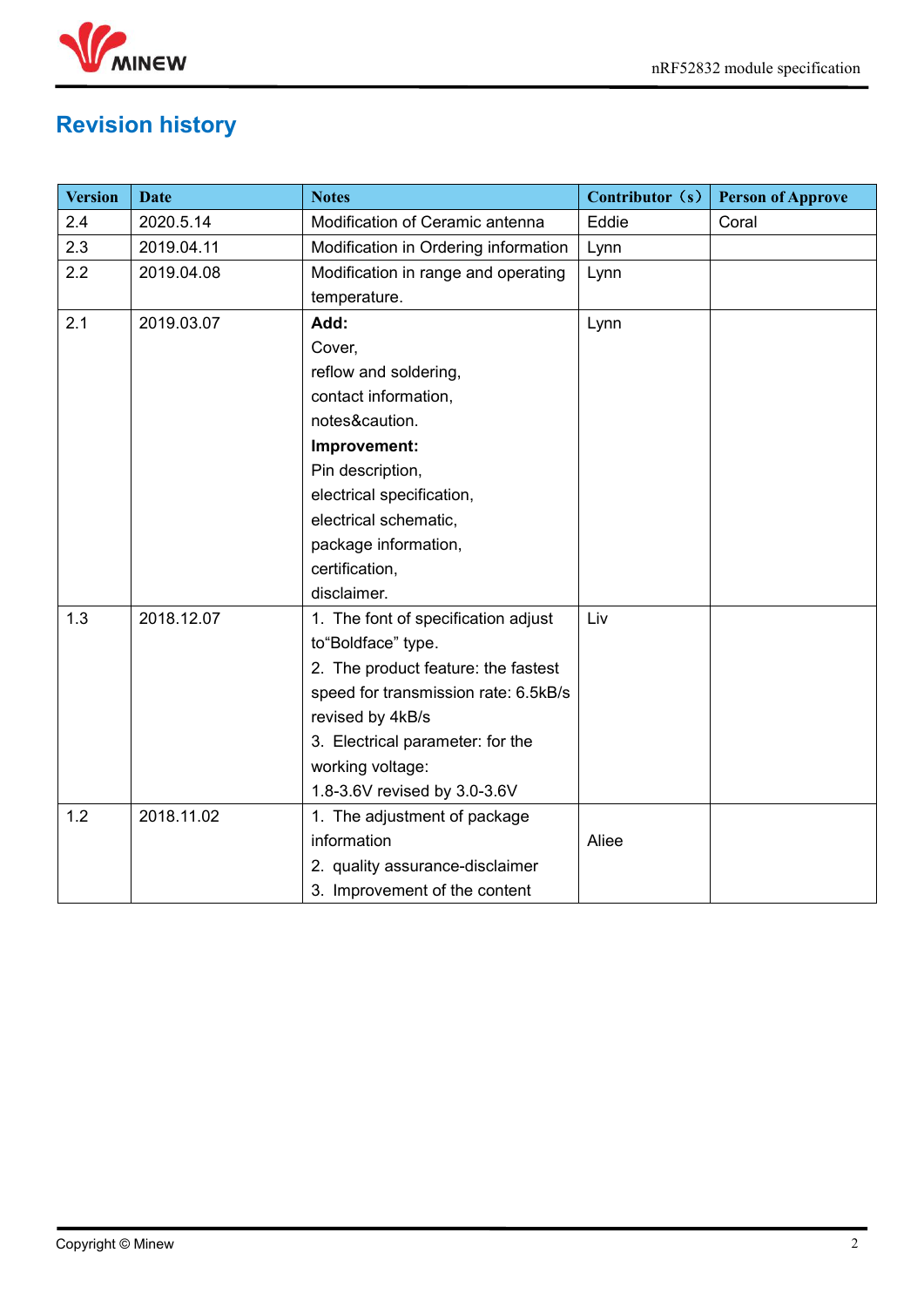

| ınde |  |
|------|--|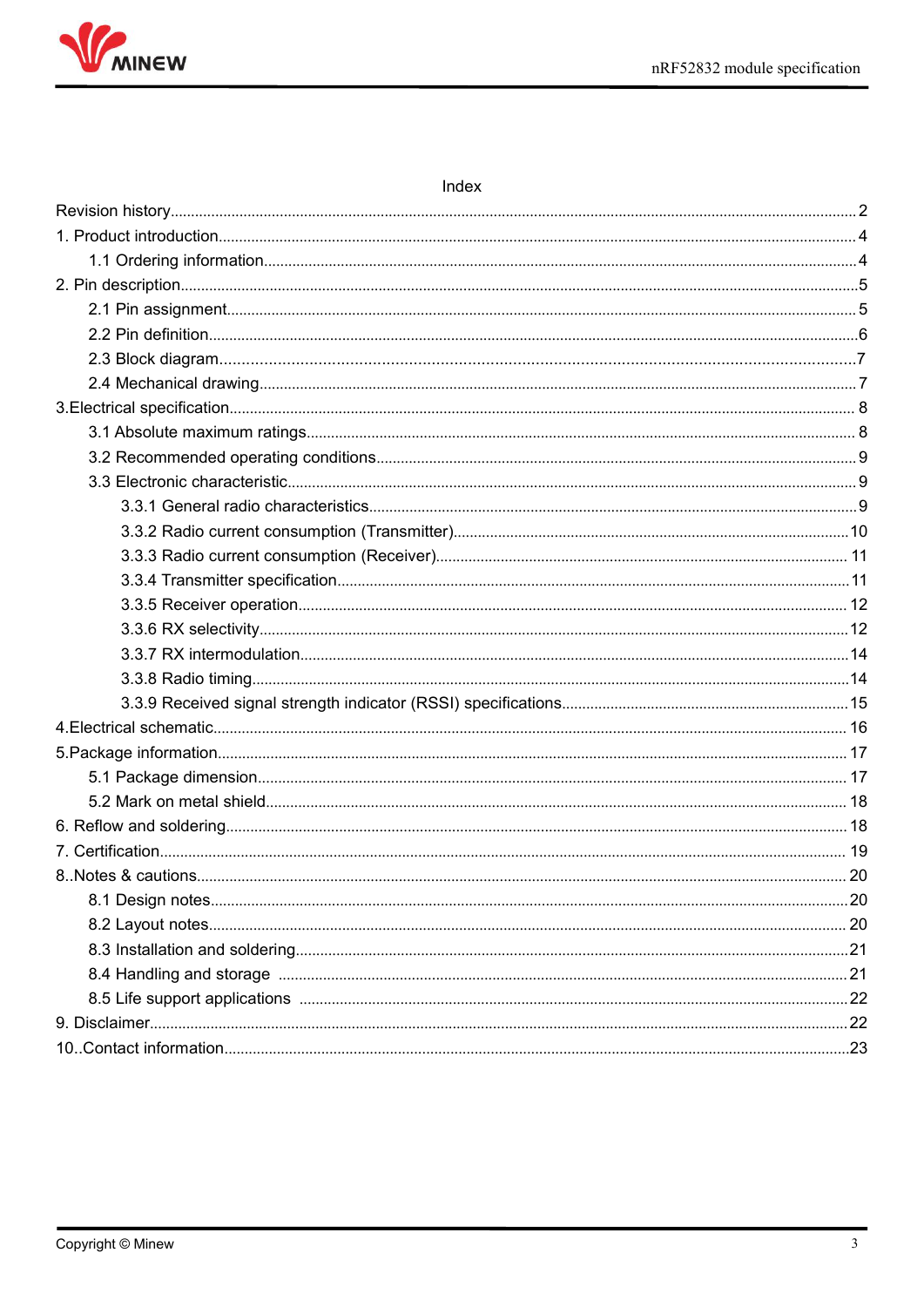

# <span id="page-3-0"></span>**1. Product introduction**

MS50SFA is a compact (15.8 x 12.0 x 2.0 mm), highly flexible, ultra-low power wireless BLE 5.0 Module based on nRF52832 SoCs; Its powerful 32-bit ARM Cortex TM M4F CPU, a 512kB flash memory, a 64 KB RAM and integrating a 2.4 GH transceiver can offer the perfect solution for Bluetooth connectivity.

MS50SFA can meet the most demanding applications, it allows faster time to market with high performance, low power management and reduced development cost. Also, its range is estimated up to 60 meters in open space.

# <span id="page-3-1"></span>**1.1 Ordering information**

| <b>Ordering number</b> | Description                                                        |
|------------------------|--------------------------------------------------------------------|
| MS50SFA1-026           | 306030100, nRF52832-QFAA BT 5.0 Module, PCB Antenna, Reel pack     |
| MS50SFA2-012           | 306030102, nRF52832-QFAA BT 5.0 Module, Ceramic Antenna, Reel pack |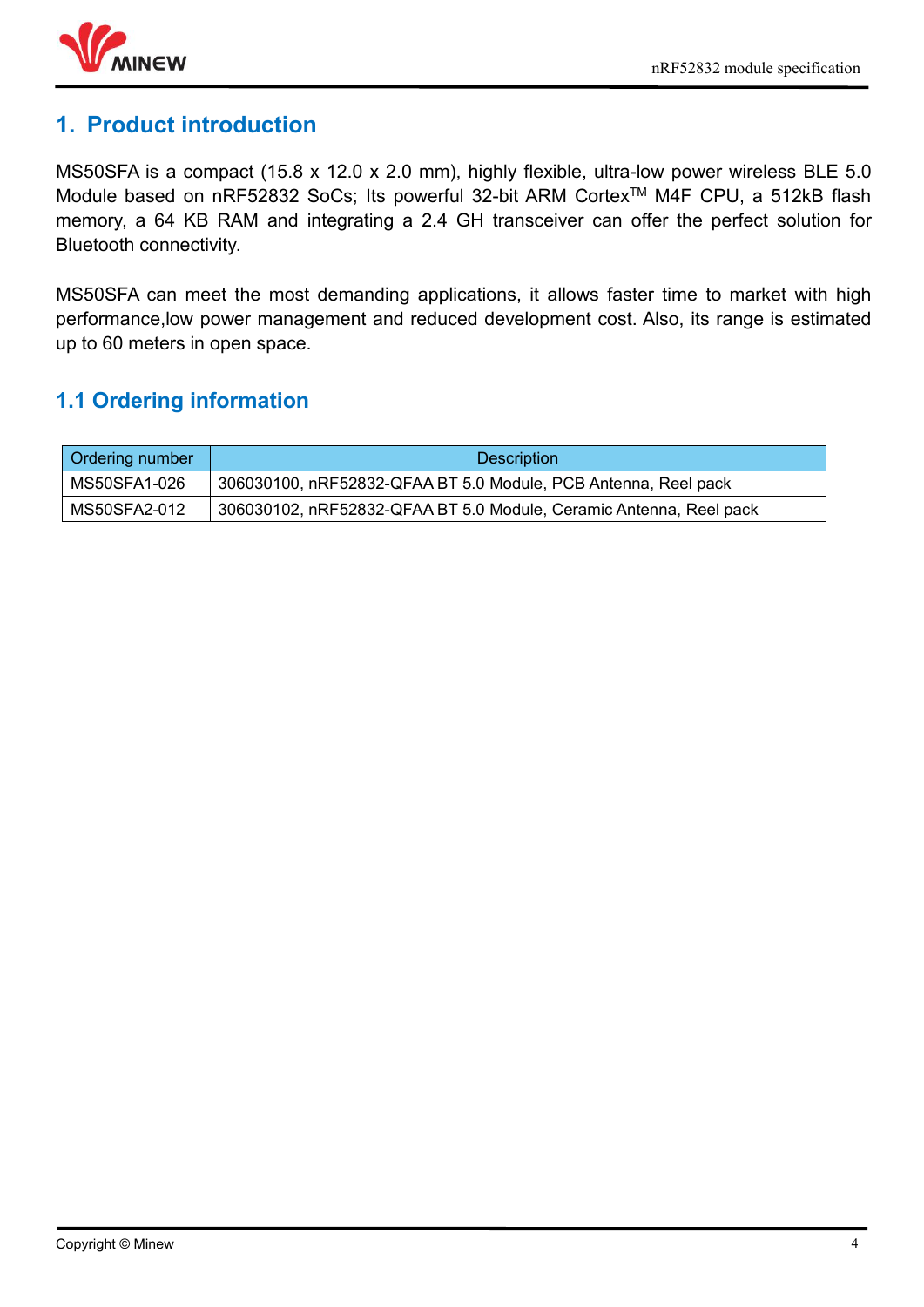

# <span id="page-4-0"></span>**2. Pin description**

# <span id="page-4-1"></span>**2.1 Pin assignment**

#### **2.1.1 MS50SFA PCB Antenna**





#### **2.1.2 MS50SFA Ceramic Antenna**



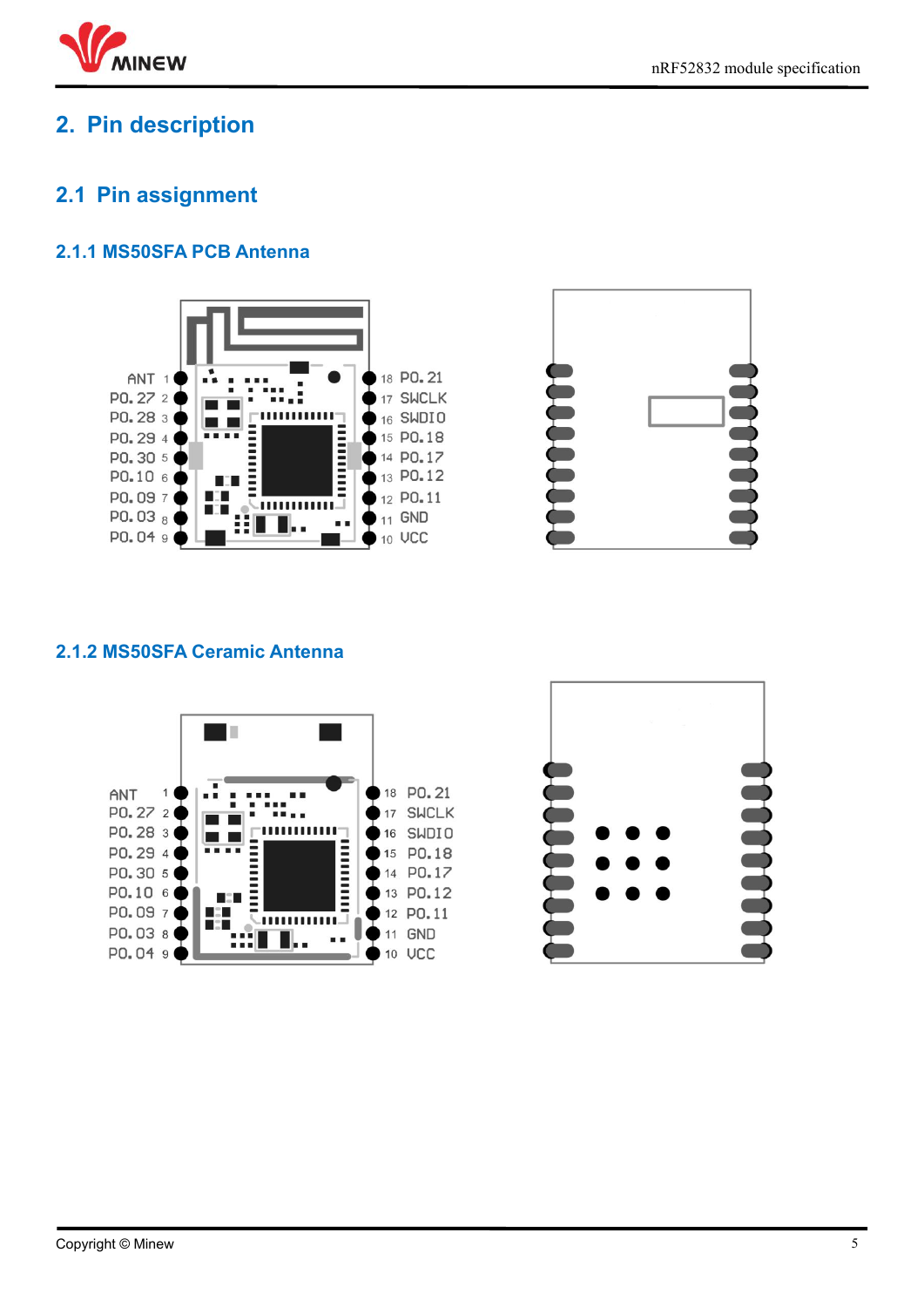

# <span id="page-5-0"></span>**2.2 Pin definition**

| <b>Symbol</b>      | <b>Definition</b> | <b>Description</b>                                      |
|--------------------|-------------------|---------------------------------------------------------|
| ANT                | <b>RF</b>         | Single-ended radio antenna connection                   |
| P0.27              | Digital I/O       | General purpose I/O <sup>2</sup>                        |
| P0.28              | Digital I/O       | General purpose I/O <sup>2</sup>                        |
| AIN4               | Analog input      | SAADC/COMP/LPCOMP input                                 |
| P0.29              | Digital I/O       | General purpose I/O <sup>2</sup>                        |
| AIN <sub>5</sub>   | Analog input      | SAADC/COMP/LPCOMP input                                 |
| P0.30              | Digital I/O       | General purpose I/O <sup>2</sup>                        |
| AIN <sub>6</sub>   | Analog input      | SAADC/COMP/LPCOMP input                                 |
| <b>VCC</b>         | Positive pole     | Connecting positive pole, the Voltage is 3.0-3.6V       |
| P0.03              | Digital I/O       | General purpose I/O                                     |
| AIN1               | Analog input      | SAADC/COMP/LPCOMP input                                 |
| P0.04              | Digital I/O       | General purpose I/O <sup>1</sup>                        |
| AIN <sub>2</sub>   | Analog input      | SAADC/COMP/LPCOMP input                                 |
| NFC1               | NFC input         | NFC antenna connection                                  |
| P0.09              | Digital I/O       | General purpose I/O <sup>1</sup>                        |
| NFC <sub>2</sub>   | NFC input         | NFC antenna connection                                  |
| P0.10              | Digital I/O       | General purpose I/O <sup>1</sup>                        |
| P0.21              | Digital I/O       | General purpose I/O <sup>1</sup>                        |
| nRESET             |                   | Configurable as pin reset                               |
| <b>SWDCLK</b>      | Digital input     | Serial wire debug clock input for debug and programming |
| SWDIO              | Digital I/O       | Serial wire debug I/O for debug and programming         |
| P0.18              | Digital I/O       | General purpose I/O                                     |
| TRACEDATA[0] / SWO |                   | Single wire output / Trace port output                  |
| P0.17              | Digital I/O       | General purpose I/O                                     |
| P0.12              | Digital I/O       | General purpose I/O                                     |
| P0.11              | Digital I/O       | General purpose I/O                                     |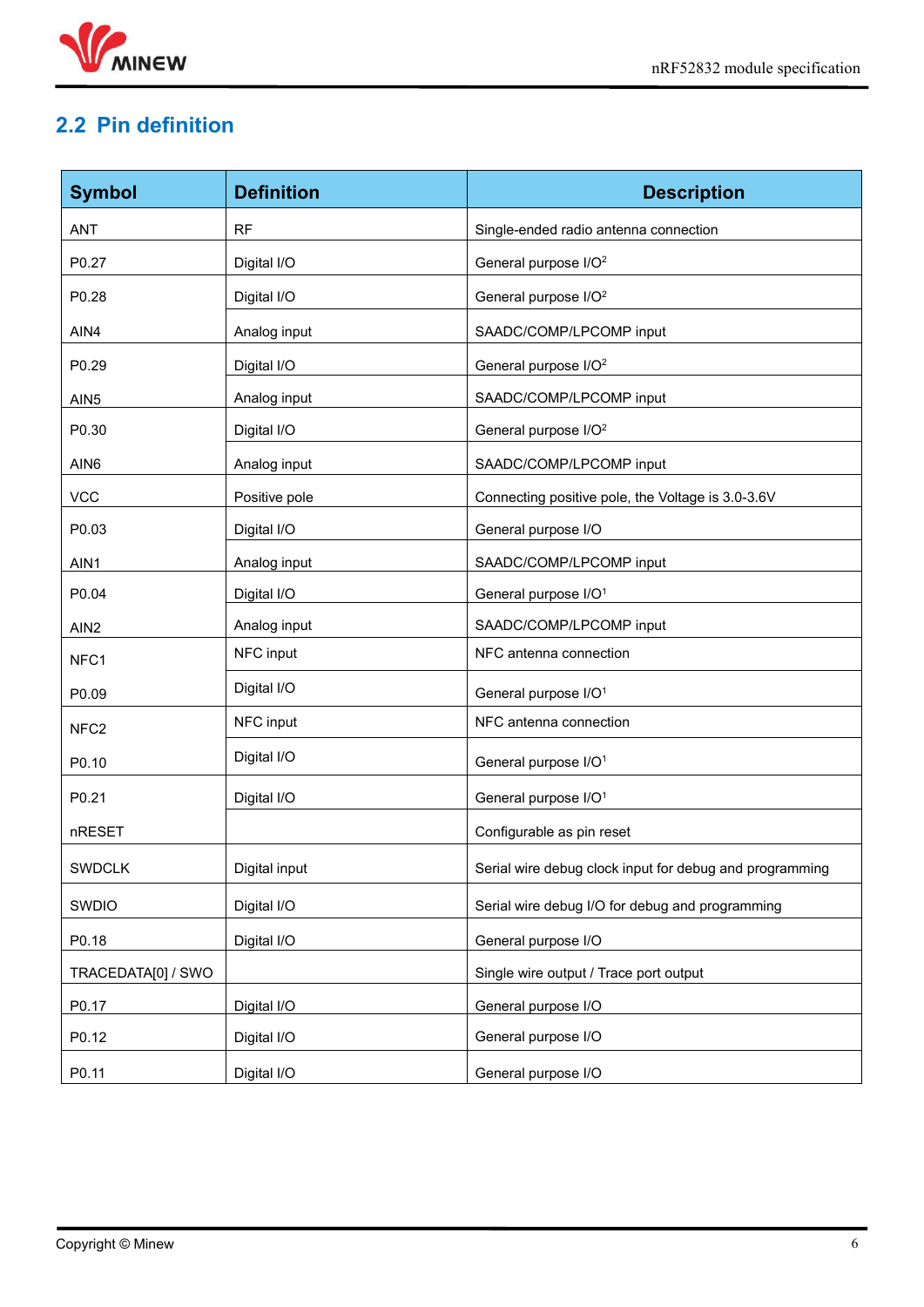

# **2.3 Block diagram**



# <span id="page-6-0"></span>**2.4 Mechanical drawing**

#### **2.4.1 MS50SFA PCB Antenna**

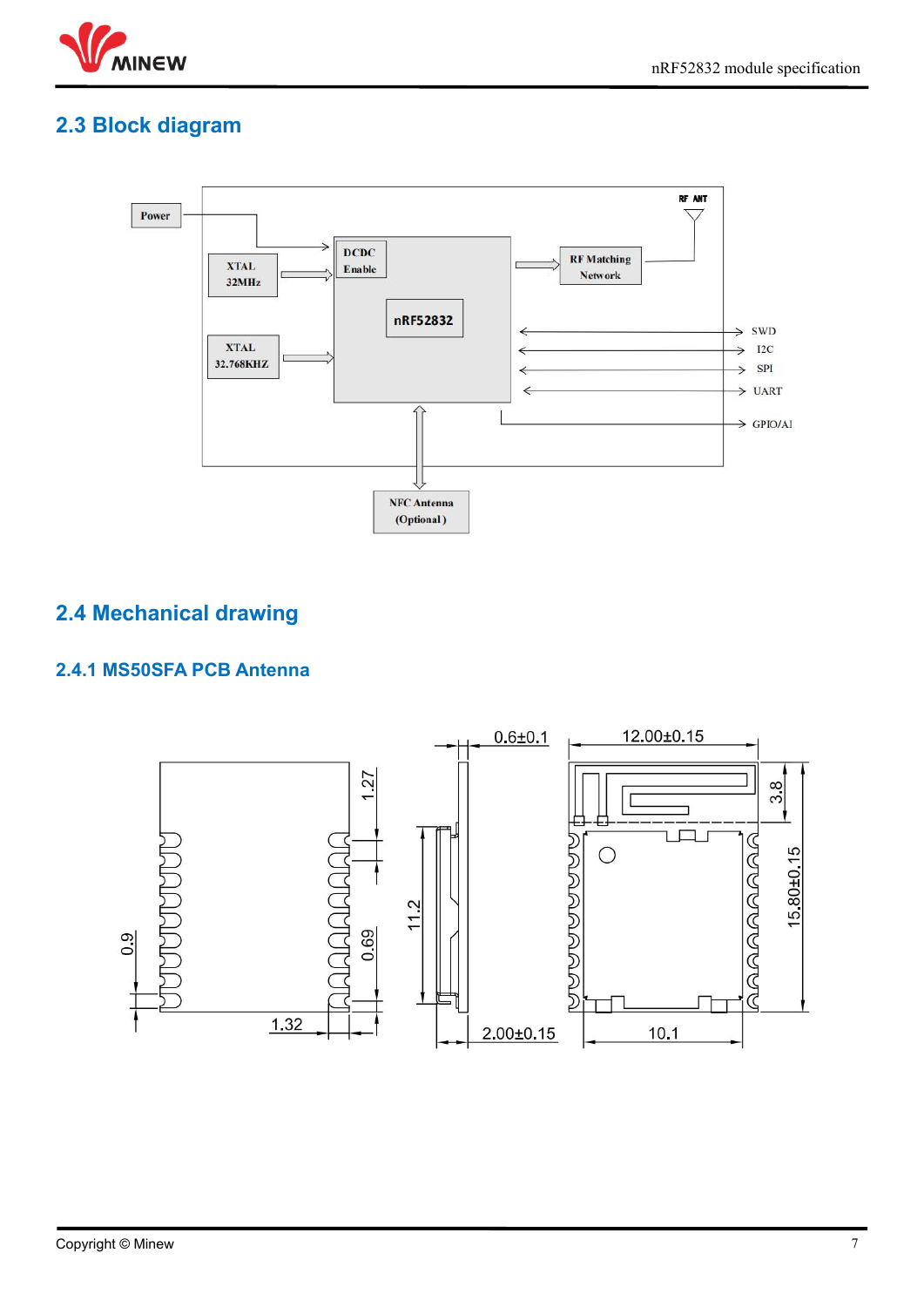

#### **2.4.2 MS50SFA Ceramic Antenna**



Unit: mm Tolerance: +/- 1.0, default

# <span id="page-7-0"></span>**3.Electrical specification**

The electrical specifications of the module are directly related to the Nordic semiconductor Specifications for the nRF52832 chipset. The below information is only the extract from nRF52832 specification. For more detailed information, please refer to the up-to-date specification of the chipset available on the Nordic semiconductor website

# <span id="page-7-1"></span>**3.1 Absolute maximum ratings**

|                                     | Min.   | Max.        | <b>Unit</b> |
|-------------------------------------|--------|-------------|-------------|
| <b>Supply voltages</b>              |        |             |             |
| <b>VDD</b>                          | $-0.3$ | $+3.9$      | V           |
| <b>VSS</b>                          |        | $\mathbf 0$ | $\vee$      |
| I/O pin voltage                     |        |             |             |
| $V_{\text{I/O}}$ , VDD $\leq$ 3.6 V | $-0.3$ | $VDD+0.3V$  | $\vee$      |
| $V_{\text{I/O}}$ , VDD>3.6 V        | $-0.3$ | 3.9V        | $\vee$      |
| NFC antenna pin current             |        |             |             |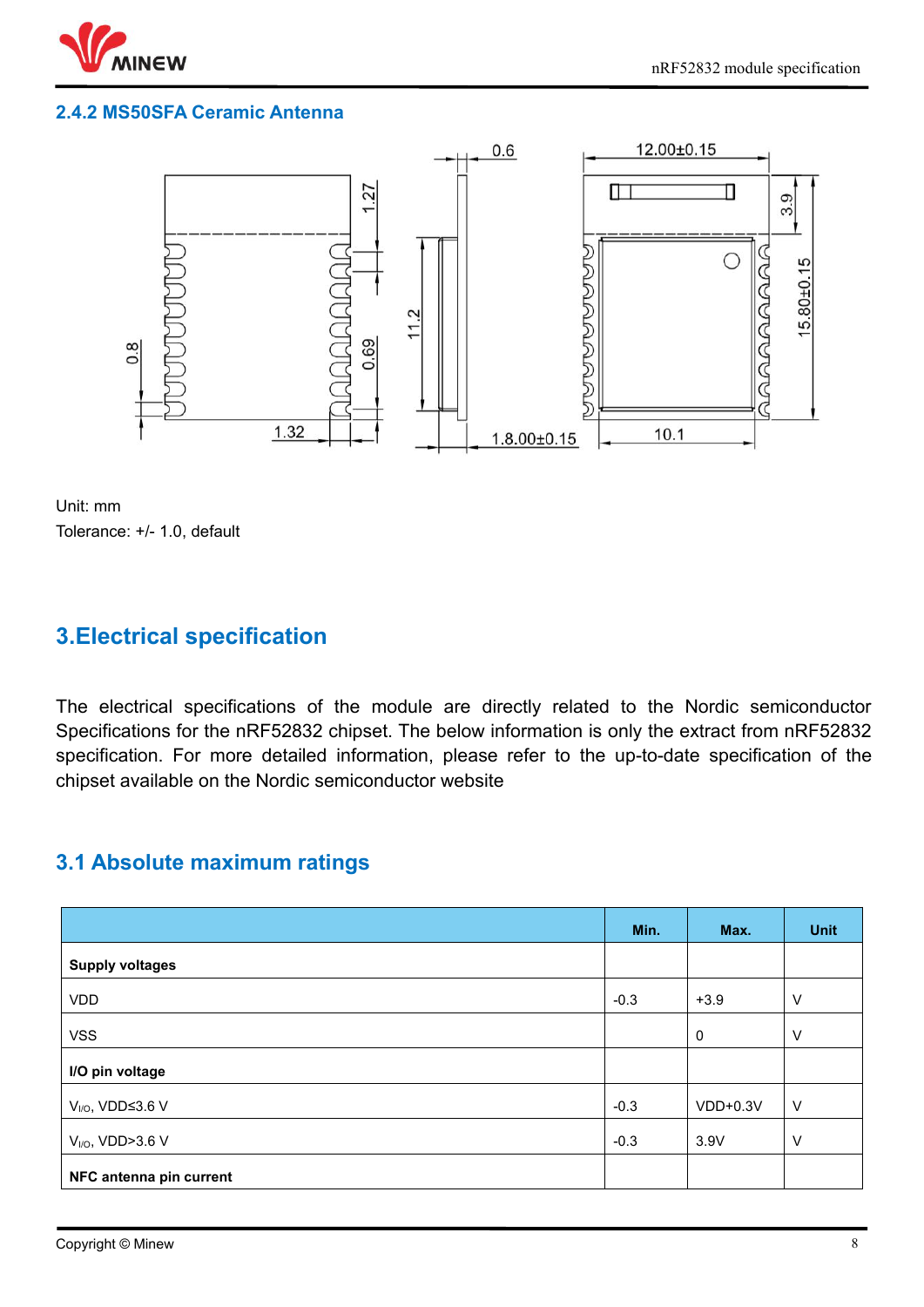

| I <sub>NFC1/2</sub>                 |       | 80             | mA          |
|-------------------------------------|-------|----------------|-------------|
| Radio                               |       |                |             |
| RF input level                      |       | 10             | dBm         |
| Environmental QFN48, 6×6 mm package |       |                |             |
| Storage temperature                 | $-40$ | $+125$         | $^{\circ}C$ |
| MSL(moisture sensitivity level)     |       | $\overline{c}$ |             |
| <b>ESD HBM</b>                      |       | 4              | kV          |
| ESD CDM(charged device model)       |       | 1000           | V           |

**Important:** Maximum ratings are the extreme limits to which the chip can be exposed for a limited amount of time without permanently damaging it. Exposure to absolute maximum ratings for prolonged periods of time may affect the reliability of the device.

# <span id="page-8-0"></span>**3.2 Recommended operating conditions**

The operating conditions are the physical parameters that the chip can operate within.

| <b>Symbol</b> | <b>Parameter</b>                           | <b>Notes</b> | Min.  | Nom. | Max. | <b>Units</b> |
|---------------|--------------------------------------------|--------------|-------|------|------|--------------|
| <b>VDD</b>    | Supply voltage, independent of DCDC enable |              | .     | 3.0  | 3.6  | V            |
| $T_{R\_VDD}$  | Supply rise time (0 V to 1.7 V)            |              |       |      | 60   | ms           |
| <b>TA</b>     | Operating temperature                      |              | $-40$ | 25   | 85   | $\sim$<br>◡  |

**Important:** The on-chip power-on reset circuitry may not function properly for rise times longer than the specified maximum.

# <span id="page-8-1"></span>**3.3 Electronic characteristic**

#### <span id="page-8-2"></span>**3.3.1 General radio characteristics**

|  | <b>Symbol</b> | <b>Description</b> | Min. | Typ. | Max. | <b>Units</b> |
|--|---------------|--------------------|------|------|------|--------------|
|--|---------------|--------------------|------|------|------|--------------|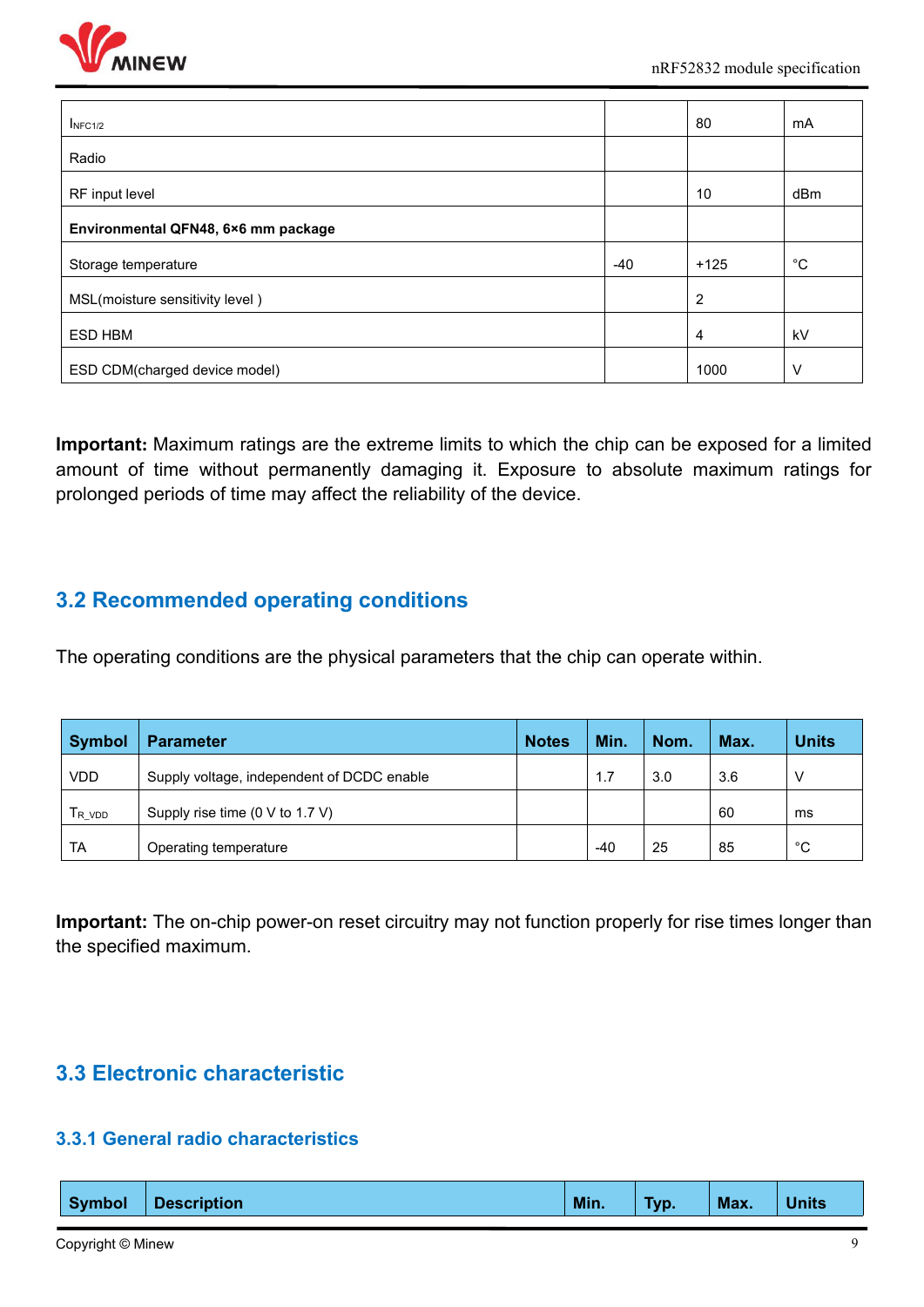

| $f_{OP}$                   | Operating frequencies            | 2360 |           | 2500           | <b>MHz</b>  |
|----------------------------|----------------------------------|------|-----------|----------------|-------------|
| f <sub>PLL,PROG</sub> ,    | PLL programming resolution       |      | 2         |                | kHz         |
| $f_{\sf PLL,CH,SP}$        | PLL channel spacing              |      |           |                | <b>MHz</b>  |
| f <sub>DELTA, 1M</sub>     | Frequency deviation @ 1 Msps     |      | ±170      |                | kHz         |
| f <sub>DELTA, BLE, 1</sub> | Frequency deviation @ BLE 1 Msps |      | ±250      |                | kHz         |
| f <sub>DELTA,2M</sub>      | Frequency deviation $@$ 2 Msps   |      | ±320      |                | kHz         |
| $f_{DELTA, BLE,2}$         | Frequency deviation @ BLE 2 Msps |      | $\pm 500$ |                | kHz         |
| fsksps                     | On-the-air data rate             |      |           | $\overline{2}$ | <b>Msps</b> |

# <span id="page-9-0"></span>**3.3.2 Radio current consumption (Transmitter)**

| <b>Symbol</b>              | <b>Description</b>                                    | Min. | Typ. | Max. | <b>Units</b> |
|----------------------------|-------------------------------------------------------|------|------|------|--------------|
| <b>ITX, PLUS4dBM, DCD</b>  | TX only run current(DCDC, 3V)PRF=+4 dBm               |      | 7.5  |      | mA           |
| <b>ITX, PLUS4dBM</b>       | TX only run current $P_{RF}$ =+4 dBm                  |      | 16.6 |      | mA           |
| TX,0dBM,DCDC               | TX only run current(DCDC,3V)PRF=0 dBm                 |      | 5.3  |      | mA           |
| $I_{TX,0dBM}$              | TX only run current $P_{RF} = 0$ dBm                  |      | 11.6 |      | mA           |
| <b>ITX, MINUS4dBM, DC</b>  | TX only run current DCDC, 3V PRF=-4 dBm               |      | 4.2  |      | mA           |
| <b>ITX, MINUS4dBM</b>      | TX only run current PRF=-4 dBm                        |      | 9.3  |      | mA           |
| <b>ITX, MINUS8dBM, DC</b>  | TX only run current DCDC, 3V PRF=-8 dBm               |      | 3.8  |      | mA           |
| <b>ITX,MINUS8dBM</b>       | TX only run current $P_{RF} = -8$ dBm                 |      | 8.4  |      | mA           |
| <b>ITX, MINUS12dBM, DC</b> | TX only run current DCDC, 3V PRF=-12 dBm              |      | 3.5  |      | mA           |
| <b>ITX, MINUS12dBM</b>     | TX only run current PRF=-12 dBm                       |      | 7.7  |      | mA           |
| <b>ITX, MINUS16dBM, DC</b> | TX only run current DCDC, 3V P <sub>RF</sub> =-16 dBm |      | 3.3  |      | mA           |
| <b>ITX, MINUS16dBM</b>     | TX only run current $P_{RF}$ =-16 dBm                 |      | 7.3  |      | mA           |
| <b>ITX, MINUS20dBM, DC</b> | TX only run current DCDC, 3V PRF=-20 dBm              |      | 3.2  |      | mA           |
| <b>ITX, MINUS20dBM</b>     | TX only run current $P_{RF}$ =-20 dBm                 |      | 7.0  |      | mA           |
| TX, MINUS40dBM, DC         | TX only run current DCDC, 3V PRF=-40 dBm              |      | 2.7  |      | mA           |
| <b>ITX, MINUS40dBM</b>     | TX only run current PRF=-40 dBm                       |      | 5.9  |      | mA           |
| START, TX, DCDC            | TX only run current DCDC, 3V PRF=4 dBm                |      | 4.0  |      | mA           |
| <b>I</b> START,TX          | TX only run current $P_{RF}$ =4 dBm                   |      | 8.8  |      | mA           |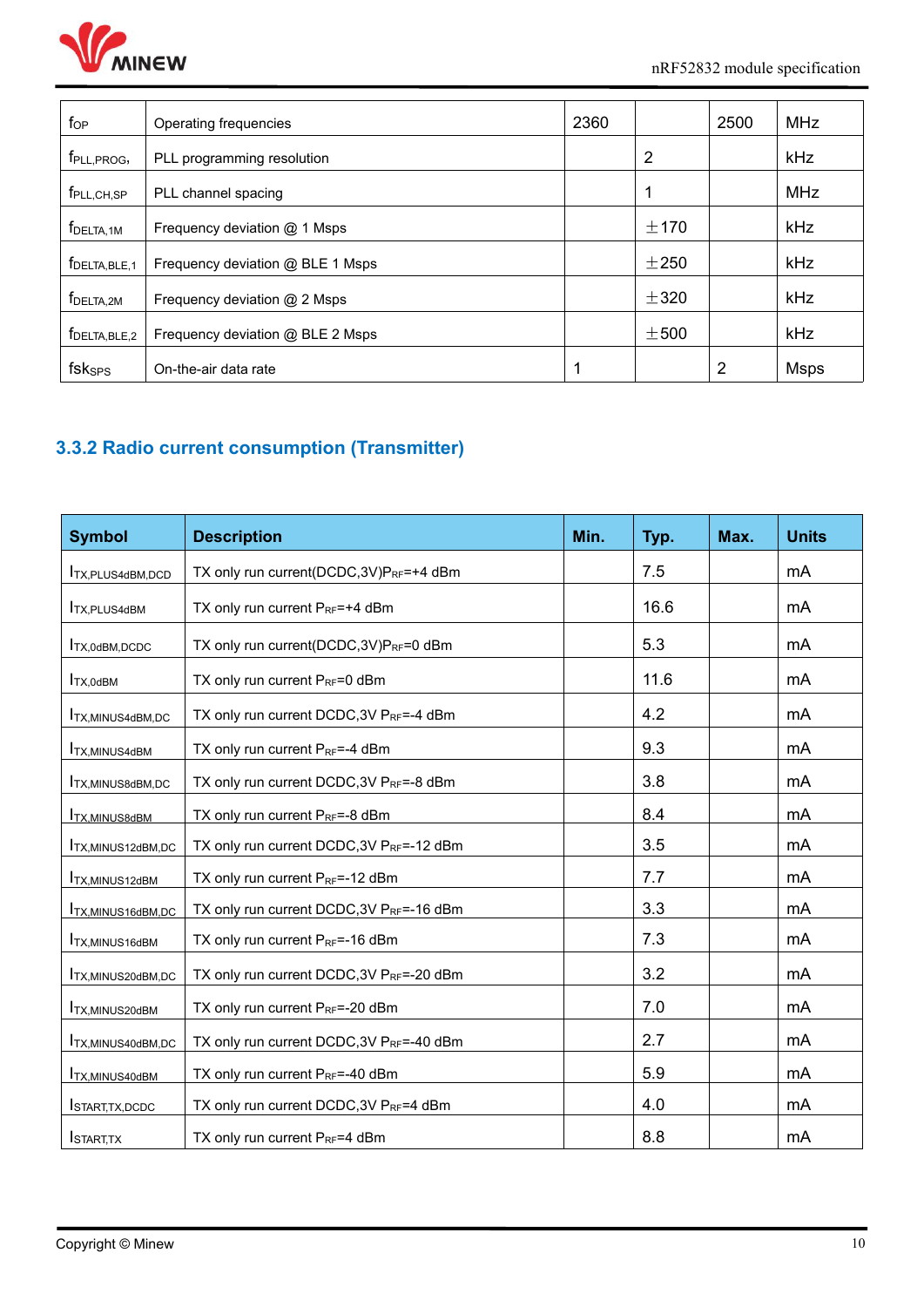

# <span id="page-10-0"></span>**3.3.3 Radio current consumption (Receiver)**

| <b>Symbol</b>            | <b>Description</b>                               | Min. | Typ. | Max. | <b>Units</b> |
|--------------------------|--------------------------------------------------|------|------|------|--------------|
| IRX, 1M, DCDC            | RX only run current (DCDC, 3V) 1Msps / 1Msps BLE |      | 5.4  |      | mA           |
| $I_{\text{RX,1M}}$       | RX only run current 1Msps / 1Msps BLE            |      | 11.7 |      | mA           |
| RX.2M.DCDC               | RX only run current (DCDC, 3V) 2Msps / 2Msps BLE |      | 5.8  |      | mA           |
| $I_{\text{RX,2M}}$       | RX only run current 2Msps / 2Msps BLE            |      | 12.9 |      | mA           |
| <b>I</b> START, RX, DCDC | RX start-up current (DCDC 3V)                    |      | 3.5  |      | mA           |
| <b>ISTART, RX, LDO</b>   | RX start-up current (LDO 3V)                     |      | 7.5  |      | mA           |

# <span id="page-10-1"></span>**3.3.4 Transmitter specification**

| <b>Symbol</b>   | <b>Description</b>                                                            | Min. | Typ.  | Max. | <b>Units</b> |
|-----------------|-------------------------------------------------------------------------------|------|-------|------|--------------|
| $P_{RF}$        | Maximum output power                                                          |      | 4     | 6    | dBm          |
| PRFC            | RF power control range                                                        |      | 24    |      | dB           |
| PRFCR           | RF power accuracy                                                             |      |       | ±4   | dB           |
| $P_{RF1,1}$     | 1st Adjacent Channel Transmit Power 1 MHz (1 Msps<br>Nordic proprietary mode) |      | $-25$ |      | dBc          |
| $P_{RF2,1}$     | 2nd Adjacent Channel Transmit Power 2 MHz (1 Msps<br>Nordic proprietary mode) |      | $-50$ |      | dBc          |
| $P_{RF1,2}$     | 1st Adjacent Channel Transmit Power 2 MHz (2 Msps<br>Nordic proprietary mode) |      | $-25$ |      | dBc          |
| $P_{RF2,2}$     | 2nd Adjacent Channel Transmit Power 4 MHz (2 Msps<br>Nordic proprietary mode) |      | $-50$ |      | dBc          |
| $P_{RF1,2,BLE}$ | 1st Adjacent Channel Transmit Power 2 MHz (2 Msps BLE<br>mode)                |      | $-20$ |      | dBc          |
| $P_{RF2,2,BLE}$ | 2nd Adjacent Channel Transmit Power 4 MHz (2 Msps<br>BLE mode)                |      | $-50$ |      | dBc          |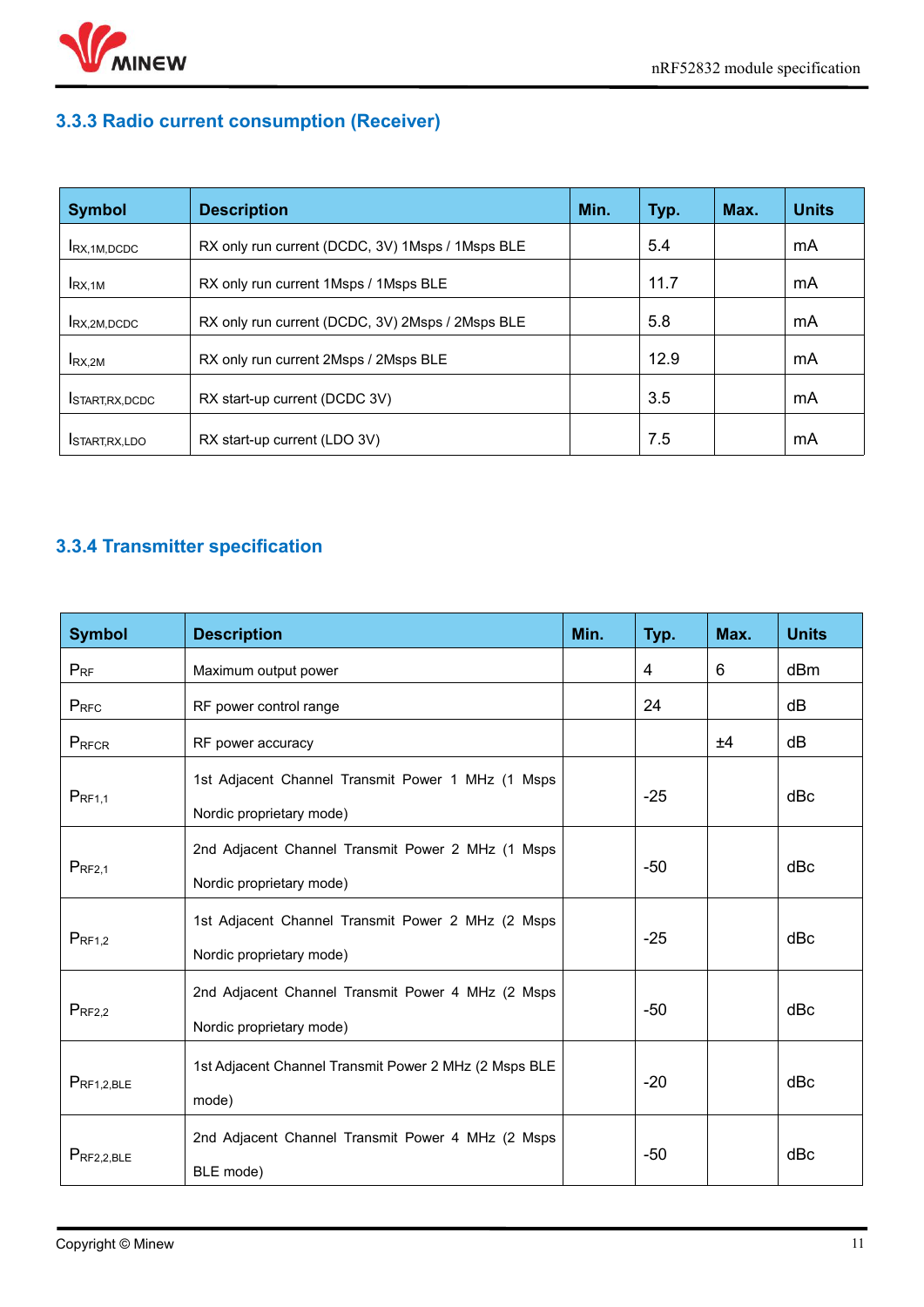

#### <span id="page-11-0"></span>**3.3.5 Receiver operation**

| <b>Symbol</b>          | <b>Description</b>                                                                          | Min. | Typ.  | Max. | <b>Units</b> |
|------------------------|---------------------------------------------------------------------------------------------|------|-------|------|--------------|
| $P_{RX,MAX}$           | Maximum received signal strength at < 0.1% BER                                              |      | 0     |      | dBm          |
| $P$ SENS, IT, 1M       | Sensitivity, 1Msps nRF mode1                                                                |      | $-93$ |      | dBm          |
| PSENS, IT, SP, 1M, BLE | 1Msps BLE<br>Sensitivity,<br>ideal<br>transmitter, <= 37<br>bytes                           |      | $-96$ |      | dBm          |
| PSENS, IT, LP, 1M, BLE | Sensitivity, 1Msps BLE ideal transmitter >=128<br>bytes                                     |      | $-95$ |      | dBm          |
| PSENS, IT, LP, 1M, BLE | Sensitivity, 1Msps BLE ideal transmitter >=128<br>bytes                                     |      | $-95$ |      | dBm          |
| $P$ SENS, IT, 2M       | Sensitivity, 2Msps nRF mode <sup>4</sup>                                                    |      | $-89$ |      | dBm          |
| PSENS, IT, SP, 2M, BLE | Sensitivity,<br><b>BLE</b><br>2Msps<br>transmitter,<br>Packet<br>ideal                      |      | $-93$ |      | dBm          |
| PSENS, DT, SP, 2M, BLE | <b>BLE</b><br>Sensitivity,<br>2Msps<br>dirty<br>transmitter,<br>Packet<br>length <= 37bytes |      | $-93$ |      | dBm          |
| PSENS, IT, LP, 2M, BLE | Sensitivity, 2Msps BLE ideal transmitter >= 128bytes                                        |      | $-92$ |      | dBm          |
| SENS, DT, LP, 2M, BLE  | Sensitivity, 2Msps BLE dirty transmitter, Packet length >=<br>128bytes                      |      | $-92$ |      | dBm          |

<sup>1</sup> Typical sensitivity applies when ADDR0 is used for receiver address correlation. When ADDR[1...7] are used for receiver address correlation, the typical sensitivity for this mode is degraded by 3dB.

<sup>2</sup> As defined in the Bluetooth Core Specification v4.0 Volume 6: Core System Package (Low Energy Controller Volume)

<sup>3</sup> Equivalent BER limit < 10E-04

\_\_\_\_\_\_\_\_\_\_\_\_\_\_\_\_\_\_\_\_\_\_\_\_\_\_\_\_\_\_\_\_\_\_\_\_\_

<sup>4</sup> Typical sensitivity applies when ADDR0 is used for receiver address correlation. When ADDR[1...7] are used for receiver address correlation, the typical sensitivity for this mode is degraded by 3dB

#### <span id="page-11-1"></span>**3.3.6 RX selectivity**

| <b>Symbol</b>         | <b>Description</b>                          | Min. | Typ.  | Max. | <b>Units</b> |
|-----------------------|---------------------------------------------|------|-------|------|--------------|
| $C/I_{1M,co-channel}$ | 1Msps mode, Co-Channel interference         |      | 9     |      | dBm          |
| $C/I1M,-1MHz$         | 1 Msps mode, Adjacent (-1 MHz) interference |      | -2    |      | dBm          |
| $C/I_{1M,+1MHz}$      | 1 Msps mode, Adjacent (+1 MHz) interference |      | $-10$ |      | dBm          |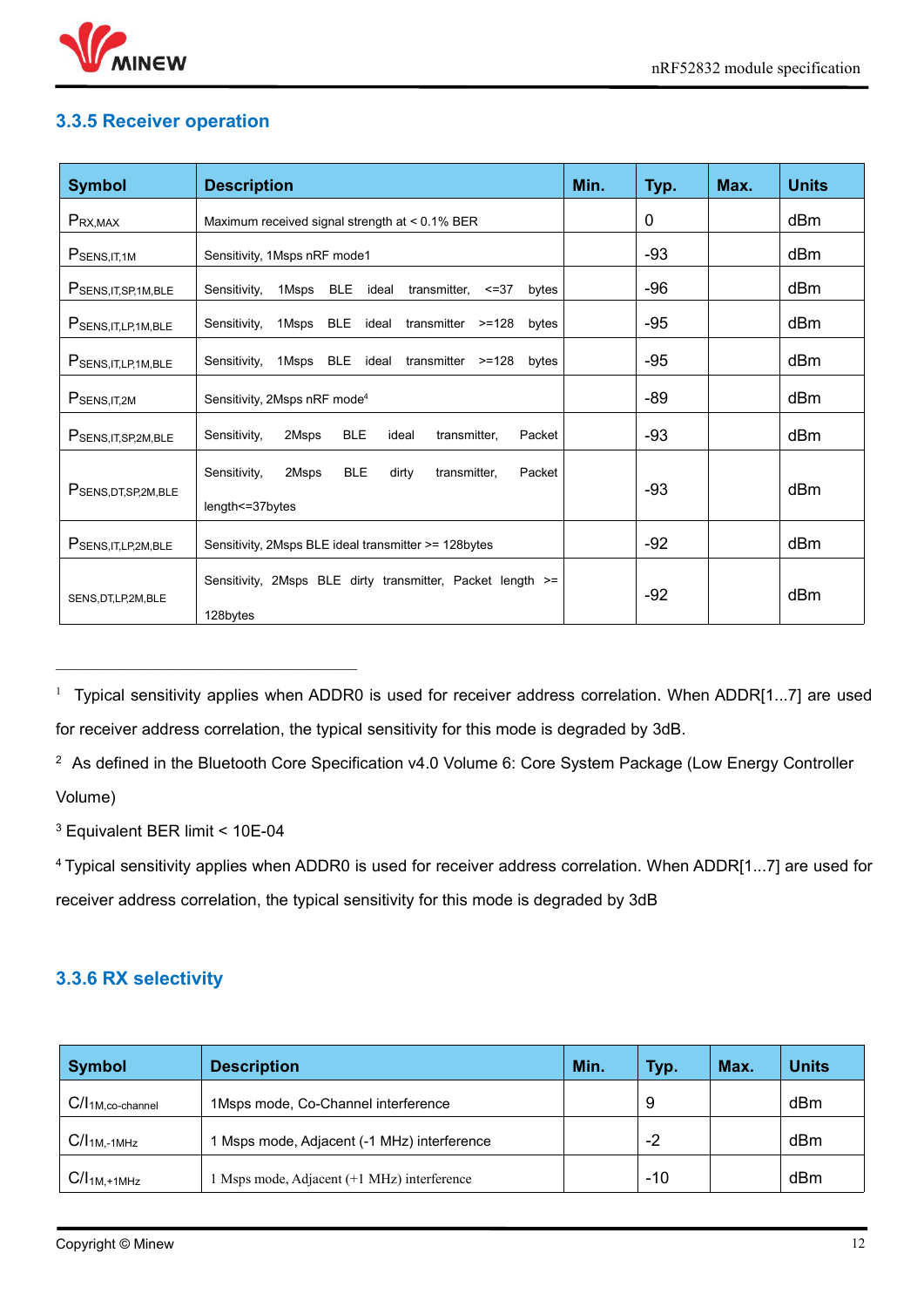

| $C/I1M, -2MHz$                     | 1 Msps mode, Adjacent (-2 MHz) interference                 | $-19$          | dBm |  |
|------------------------------------|-------------------------------------------------------------|----------------|-----|--|
| $C/I_{1M,+2MHz}$                   | 1 Msps mode, Adjacent (+2 MHz) interference                 | $-42$          | dBm |  |
| $C/I1M,-3MHz$                      | 1 Msps mode, Adjacent (-3 MHz) interference                 | $-38$          | dBm |  |
| $C/I_{1M,+3MHz}$                   | 1 Msps mode, Adjacent (+3 MHz) interference                 | $-48$          | dB  |  |
| $C/I_{1M, \pm 6MHz}$               | 1 Msps mode, Adjacent (≥6 MHz) interference                 | $-50$          | dB  |  |
| C/I <sub>1MBLE,co-channel</sub>    | 1 Msps BLE mode, Co-Channel interference                    | 6              | dB  |  |
| $C/I1MBLE,-1MHz$                   | 1 Msps BLE mode, Adjacent (-1 MHz) interference             | $-2$           | dB  |  |
| $C/I1MBLE,+1MHz$                   | 1Msps BLE mode, Adjacent (+1 MHz) interference              | $-9$           | dB  |  |
| $C/I1MBLE,-2MHz$                   | 1Msps BLE mode, Adjacent (-2 MHz) interference              | $-22$          | dB  |  |
| $C/I1MBLE,+2MHz$                   | 1Msps BLE mode, Adjacent (+2 MHz) interference              | -46            | dB  |  |
| C/I <sub>1MBLE, &gt;3MHz</sub>     | 1Msps BLE mode, Adjacent (≥3 MHz) interference              | $-50$          | dB  |  |
| C/I <sub>1</sub> MBLE, image       | Image frequency Interference -22 dB                         | $-22$          | dB  |  |
| C/I <sub>1MBLE, image</sub> , 1MHz | Adjacent (1 MHz) interference to in-band image<br>frequency | $-35$          | dB  |  |
|                                    |                                                             | 10             | dB  |  |
| $C/I2M,co$ -channel                | 2 Msps mode, Co-Channel interference                        |                |     |  |
| $C/I2M, -2MHz$                     | 2 Msps mode, Adjacent (-2 MHz) interference                 | 6              | dB  |  |
| $C/I2M,+2MHz$                      | 2 Msps mode, Adjacent (+2 MHz) interference                 | $-14$          | dB  |  |
| $C/I2M, -4MHz$                     | 2 Msps mode, Adjacent (-4 MHz) interference                 | $-20$          | dB  |  |
| $C/I2M, +4MHz$                     | 2 Msps mode, Adjacent (+4 MHz) interference                 | $-44$          | dB  |  |
| $C/I2M,-6MHz$                      | 2 Msps mode, Adjacent (-6 MHz) interference                 | $-42$          | dB  |  |
| $C/I2M,+6MHz$                      | 2 Msps mode, Adjacent (+6 MHz) interference                 | $-47$          | dB  |  |
| $C/I2M, \ge 12MHz$                 | 2 Msps mode, Adjacent (≥12 MHz) interference                | $-52$          | dB  |  |
| $C/I2MBLE,co-channel$              | 2 Msps BLE mode, Co-Channel interference                    | $\overline{7}$ | dB  |  |
| $C/I_{2MBLE, \pm 2MHz}$            | 2 Msps BLE mode, Adjacent (±2 MHz) interference             | $\mathbf 0$    | dB  |  |
| $C/I_{2MBLE, \pm 4MHz}$            | 2 Msps BLE mode, Adjacent (±4 MHz) interference             | $-47$          | dB  |  |
| $C/I_{2MBLE, \geq 6MHz}$           | 2 Msps BLE mode, Adjacent (≥6 MHz) interference             | $-49$          | dB  |  |
| C/I <sub>2MBLE,image</sub>         | Image frequency Interference                                | $-21$          | dB  |  |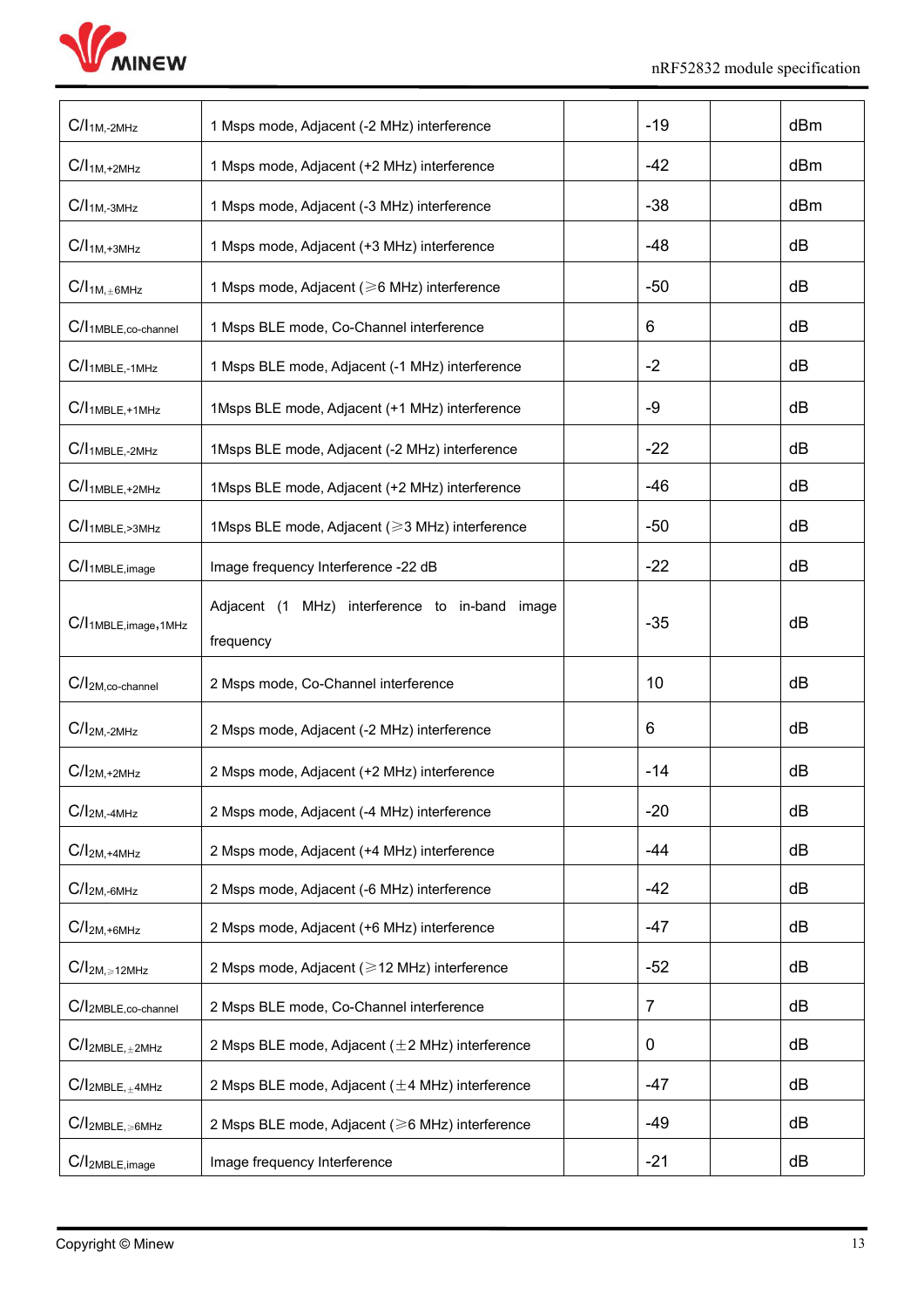

| C/I <sub>2MBLE,image,2MHz</sub> | MHz)<br>(2)<br>interference to in-band<br>Adiacent<br>image | $-36$ | dB |  |
|---------------------------------|-------------------------------------------------------------|-------|----|--|
|                                 | frequency                                                   |       |    |  |

# <span id="page-13-0"></span>**3.3.7 RX intermodulation**

| <b>Symbol</b>           | <b>Description</b>                                           | Min. | Typ.  | Max. | <b>Units</b> |
|-------------------------|--------------------------------------------------------------|------|-------|------|--------------|
| P <sub>IMD,1M</sub>     | IMD performance, 1Msps (3MHz, 4MHz, and 5MHz offset)         |      | $-33$ |      | dBm          |
| P <sub>IMD,1M,BLE</sub> | IMD performance, BLE 1Msps (3MHz, 4MHz, and 5MHz<br>offset)  |      | $-30$ |      | dBm          |
| P <sub>IMD,2M</sub>     | IMD performance, 2Msps (6MHz, 8MHz, and 10MHz<br>offset)     |      | $-33$ |      | dBm          |
| P <sub>IMD,2M,BLE</sub> | IMD performance, BLE 2Msps (6MHz, 8MHz, and 10MHz<br>offset) |      | $-32$ |      | dBm          |

# <span id="page-13-1"></span>**3.3.8 Radio timing**

| <b>Symbol</b>             | <b>Description</b>                                   | Min. | Typ. | Max. | <b>Units</b> |
|---------------------------|------------------------------------------------------|------|------|------|--------------|
|                           | Time between TXEN task and READY event after channel |      |      |      |              |
| t <sub>TXEN</sub>         | FREQUENCY configured                                 |      | 140  |      | <b>US</b>    |
|                           | Time between TXEN task and READY event after channel |      |      |      |              |
| <b>T</b> TXEN, FAST       | FREQUENCY configured (Fast Mode)                     |      | 40   |      | <b>US</b>    |
|                           | Time between DISABLE task and DISABLED event when    |      |      |      |              |
| <b>T</b> TXDISABLE        | the radio was in TX and mode is set to 1Msps         | 6    |      |      | <b>us</b>    |
|                           | Time between DISABLE task and DISABLED event when    |      |      |      |              |
| t <sub>TXDISABLE,2M</sub> | the radio was in TX and mode is set to 2Msps         |      | 4    |      | <b>US</b>    |
|                           | Time between the RXEN task and READY event after     |      |      |      |              |
| t <sub>RXEN</sub>         | channel FREQUENCY configured in default mode         | 140  |      |      | <b>US</b>    |
|                           | Time between the RXEN task and READY event after     |      |      |      |              |
| <b>t</b> RXEN, FAST       | channel FREQUENCY configured in fast mode            |      | 40   |      | <b>US</b>    |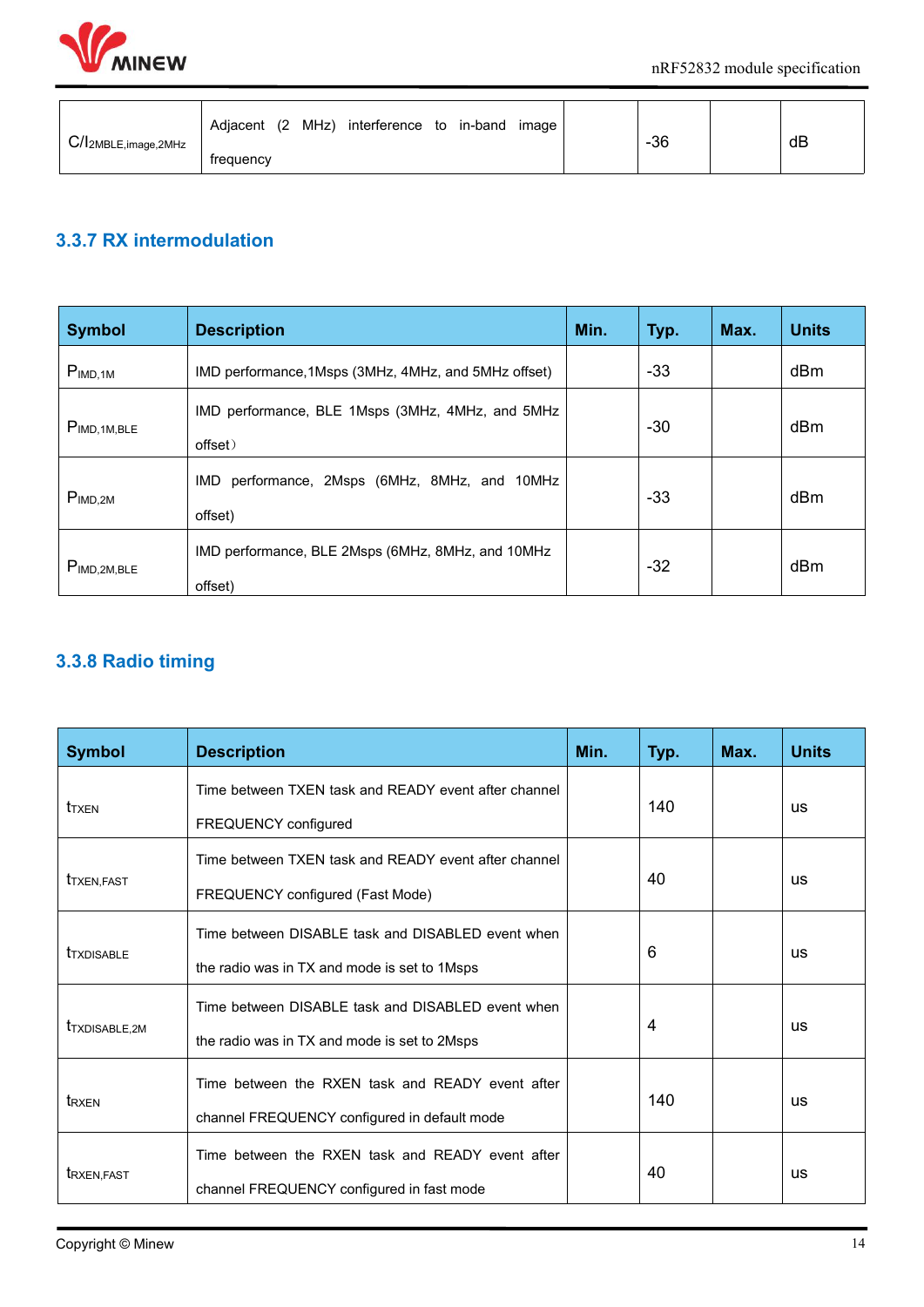

| <b>t</b> switch         | The minimum time taken to switch from RX to TX or TX to<br>RX (channel FREQUENCY unchanged) | 20  | <b>us</b> |  |
|-------------------------|---------------------------------------------------------------------------------------------|-----|-----------|--|
| <b>TRXDISABLE</b>       | Time between DISABLE task and DISABLED event when<br>the radio was in RX                    | 0   | <b>us</b> |  |
| <b><i>TXCHAIN</i></b>   | TX chain delay                                                                              | 0.6 | <b>us</b> |  |
| <b>t</b> RXCHAIN        | RX chain delay                                                                              | 9.4 | <b>us</b> |  |
| t <sub>RXCHAIN,2M</sub> | RX chain delay in 2Msps mode                                                                | 5   | us        |  |

# <span id="page-14-0"></span>**3.3.9 Received signal strength indicator (RSSI) specifications**

| <b>Symbol</b>     | <b>Description</b>                       | Min. | <b>Typ.</b> | Max. | <b>Units</b> |
|-------------------|------------------------------------------|------|-------------|------|--------------|
| <b>RSSIACC</b>    | RSSI Accuracy Valid range -90 to -20 dBm |      | ±2          |      | dB           |
| RSSIRESOLUTION    | <b>RSSI</b> resolution                   |      |             |      | dB           |
| <b>RSSIPERIOD</b> | Sample period                            |      | 0.25        |      | us           |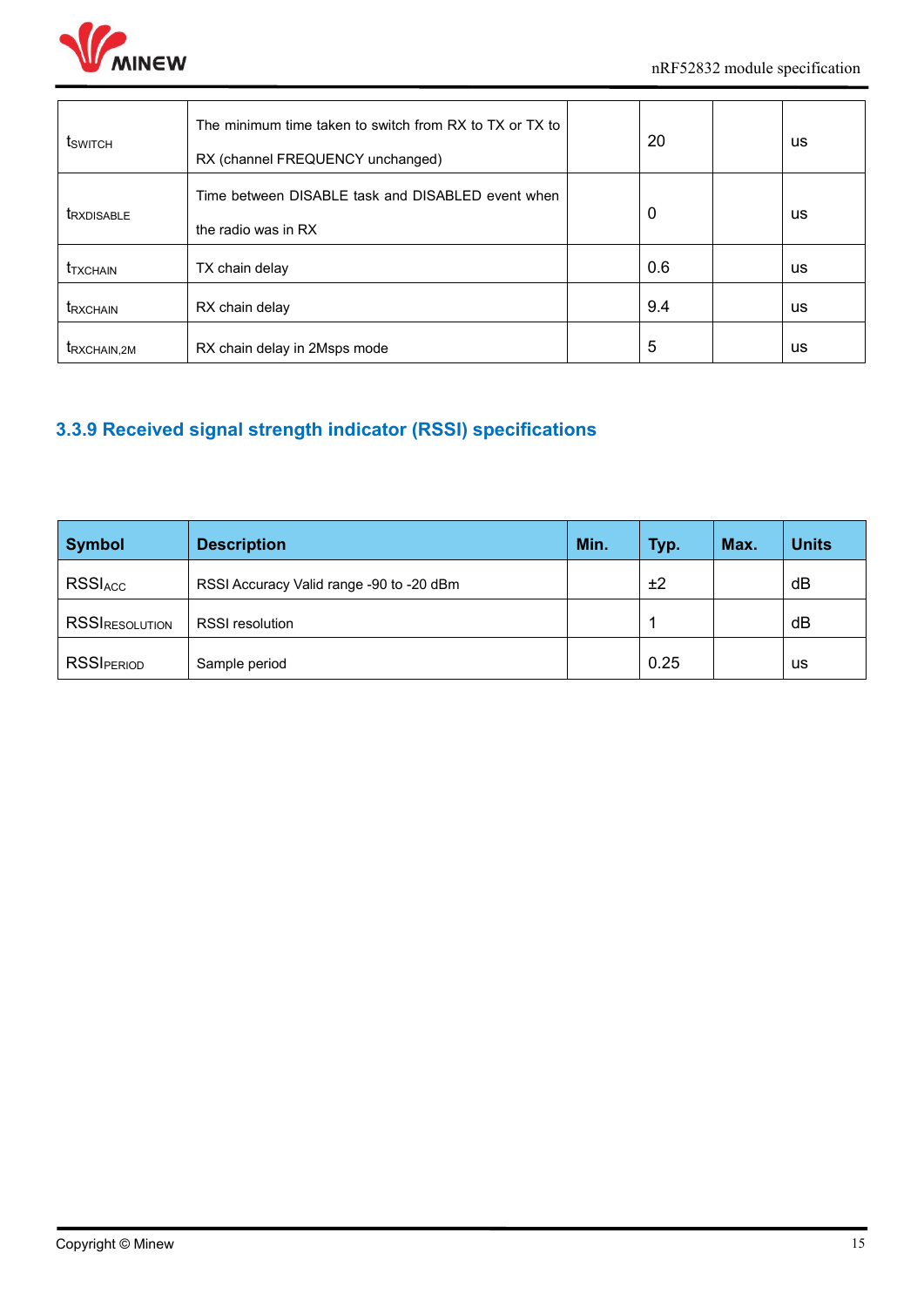

# <span id="page-15-0"></span>**4.Electrical schematic**

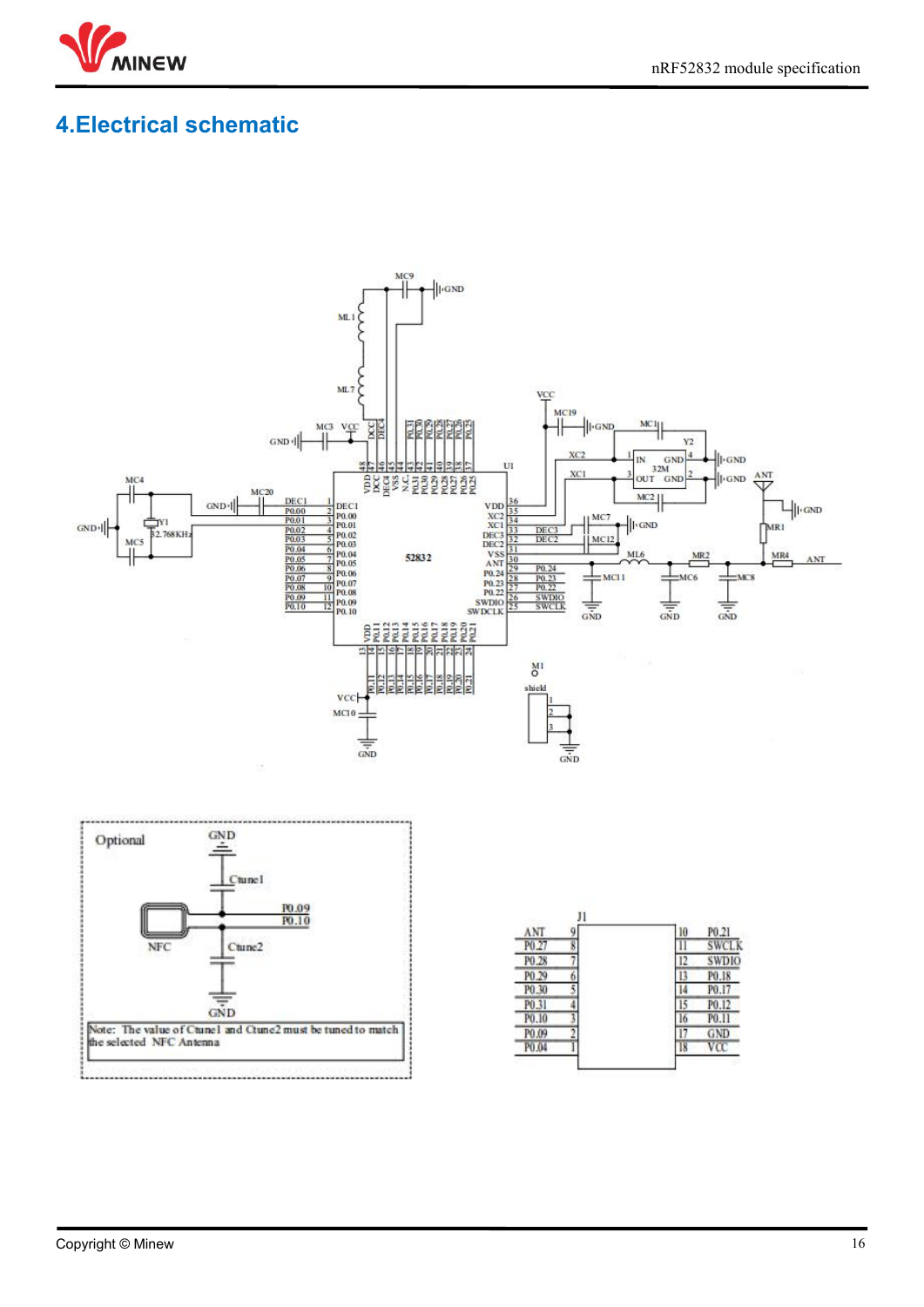

# <span id="page-16-0"></span>**5.Package information**

# <span id="page-16-1"></span>**5.1 Package dimension**



| <b>Details</b>       | Reel-MS50SFA      | Reel-MS50SFA      |
|----------------------|-------------------|-------------------|
| Quantity(module)     | 850PCS            | 850PCS            |
| Tape Weight          | 515g              | 515q              |
| Single module Weight | 0.5q              | 0.51 <sub>g</sub> |
| Gross Weight         | 1000 <sub>g</sub> | 1000 <sub>g</sub> |
| Dimension            | W: 44mm T: 0.35mm | W: 44mm T: 0.35mm |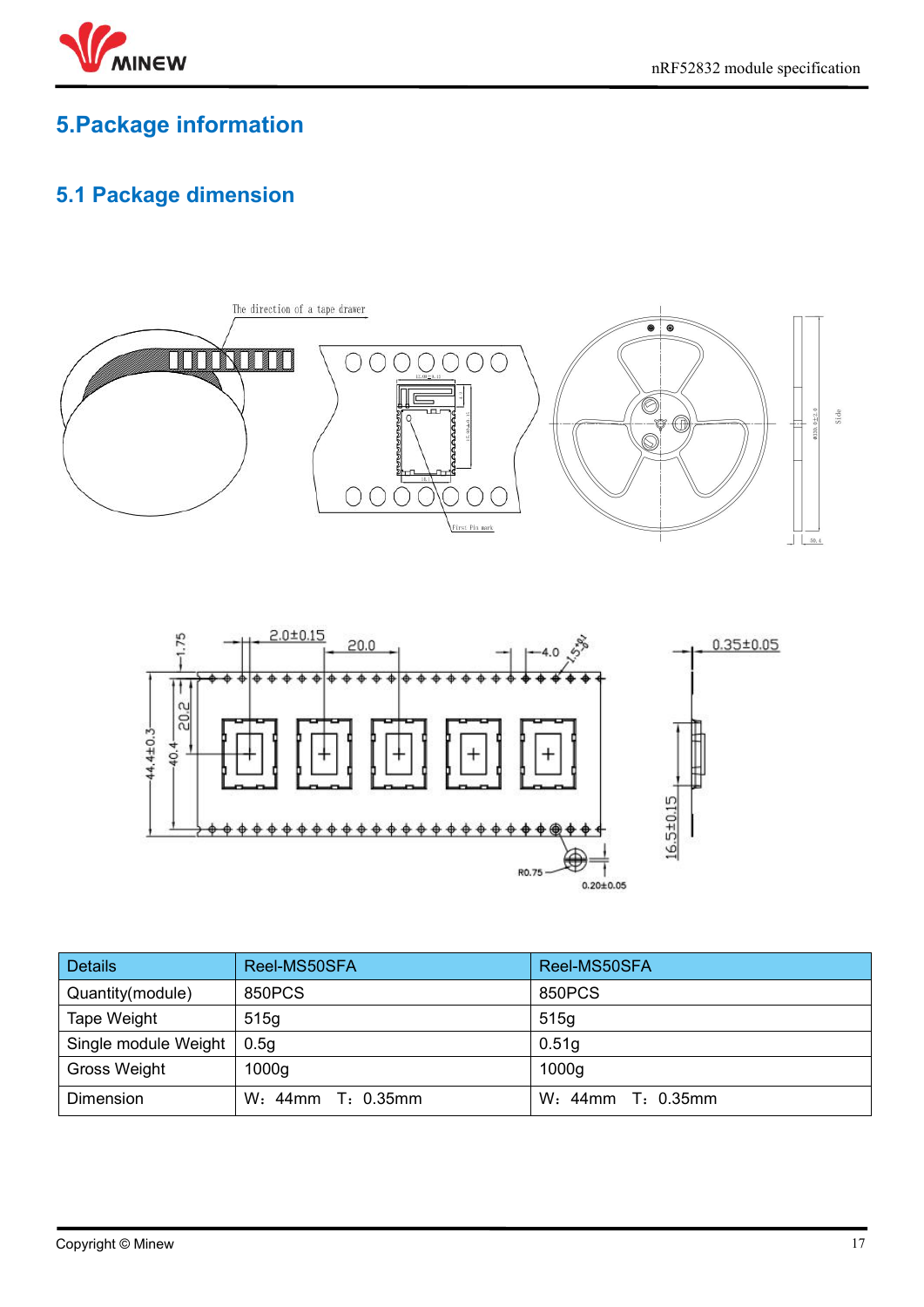

# <span id="page-17-0"></span>**5.2 Mark on metal shield**



# <span id="page-17-1"></span>**6. Reflow and soldering**



| <b>Profile Feature</b>               | Sn-Pb Assembly  | <b>Pb-Free Assembly</b> |
|--------------------------------------|-----------------|-------------------------|
| Solder Paste                         | Sn63/Pb37       | Sn96.5/Ag3/Cu0.5        |
| Preheat Temperature min (Tsmin)      | $100^{\circ}$ C | $150^{\circ}$ C         |
| Preheat Temperature max (Tsmax)      | $150^{\circ}$ C | $200^{\circ}$ C         |
| Preheat Time (Tsmin to Tsmax)(ts)    | 60-120 sec      | 60-120 sec              |
| Average ramp-up rate (Tsmax to Tp)   | 3°C/second max  | 3°C/second max          |
| Liquidous Temperature (TL)           | $183^{\circ}$ C | $217^{\circ}$ C         |
| Time (tL)Maintained Above (TL)       | 60-90 sec       | 30-90 sec               |
| Peak Temperature (Tp)                | 220-235°C       | $230 - 250^{\circ}$ C   |
| Average ramp-down rate (Tp to Tsmax) | 6°C/second max  | 6°C/second max          |
| Time 25°C to peak temperature        | 6 minutes max   | 8 minutes max           |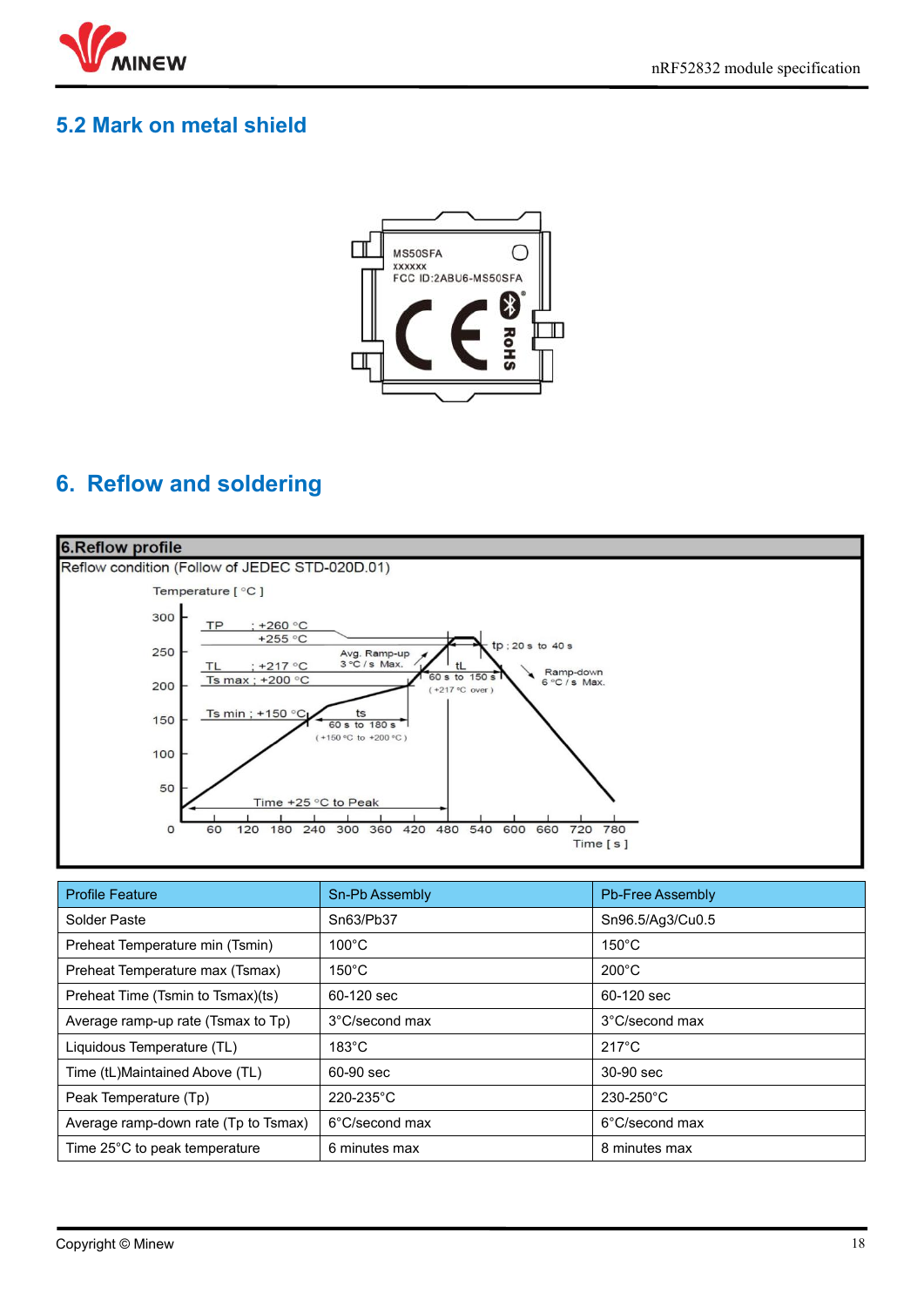# <span id="page-18-0"></span>**7. Certification**

### **7.1 CE Certification**

MS50SFA module is being tested and is expected to be compliant against the EU-Radio Equipment standards. OEM integrator should consult with qualified test house to verify all regulatory requirements have been met for their complete device.

#### **7.2 FCC Certification ( 2ABU6-MS50SFA)**

MS50SFA module is being tested and is expected to be compliant against the Federal Communications Commission standards.

#### **7.3 Environmental**

#### **7.3.1 RoHs**

MS50SFA modules are in compliance with Directive 2011/65/EU, 2015/863/EU of the European Parliament and the Council on the restriction of the use of certain hazardous substances in electrical and electronic equipment.

#### **7.3.2 Reach**

MS50SFA modules listed below do not contain the 191 SVHC (Substance of Very High Concern), as defined by Directive EC/1907/2006 Article according to REACHAnnex XVII.

As for the OEM integration:

Only OEM integrator have right to intend this device under the following conditions:

Any other transmitter or antenna must not be co-located with the antenna and transmitter. The module shall be only used with the integral antenna(s)that has been originally tested and certified with this module.

As long as the two conditions below are met,further transmitter testing will not be required.

(1)This device may not cause harmful interference, and

(2) this device must accept any interference received, including interference that may cause undesired operation.

However, the OEM integrator shall test their end-product for any additional compliance requirements with this module installed (for example,digital device emission, PC peripheral requirements, etc. ).

If these conditions cannot be met (for example certain laptop configuration or co-location with another transmitter), then the FCC authorization for this module in combination with the host equipment is no longer considered valid and the final product shall not use the FCC ID of the module. In these circumstances, the OEM integrator shall be re-evaluating the end product(including the transmitter) and obtaining a separate FCC authorization.

The OEM shall be verifying end product compliance with FCC Part 15, sub-part B limits for unintentional radiators through an accredited test facility.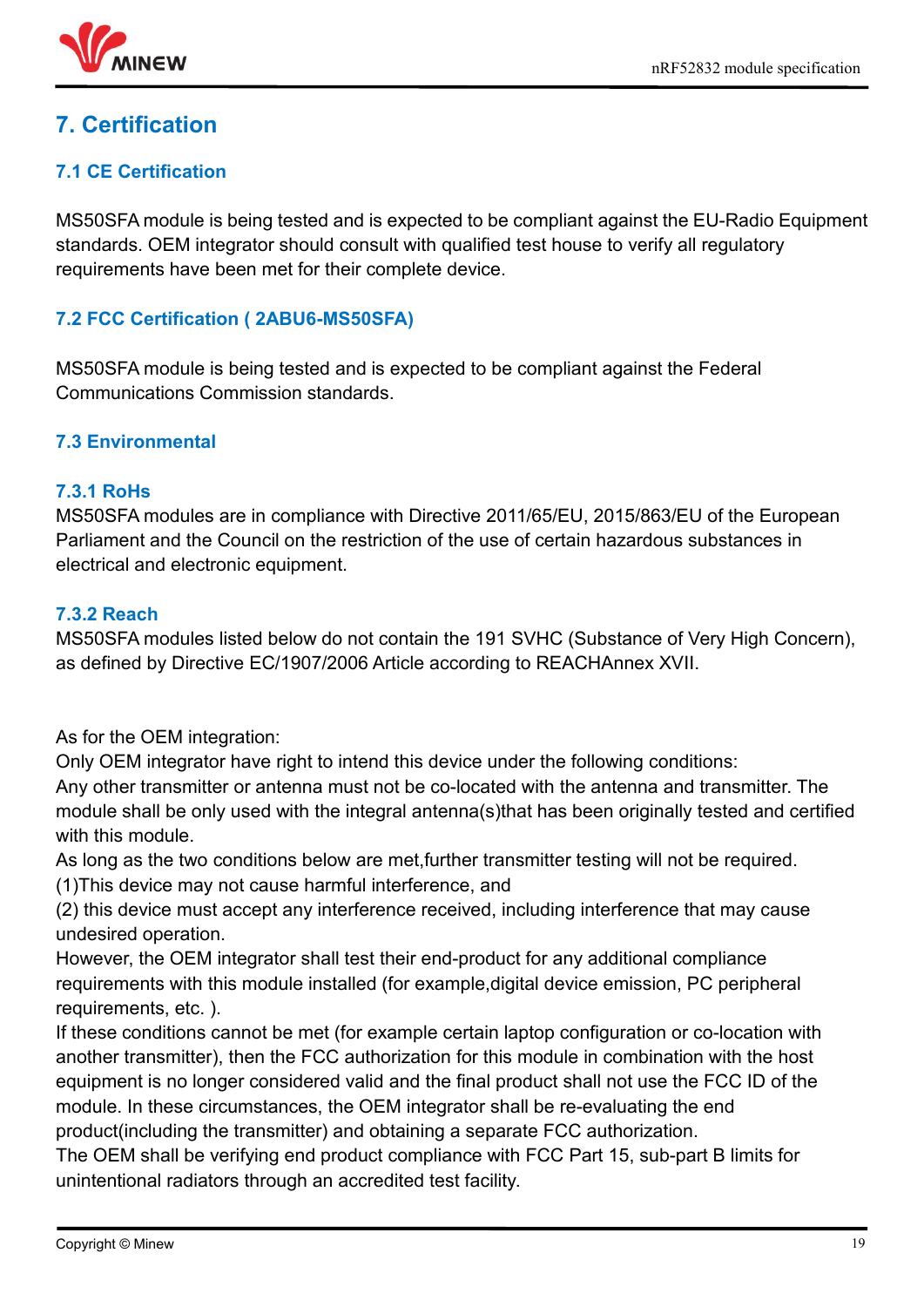

# <span id="page-19-0"></span>**8..Notes & cautions**

We cannot assure that the specification has no errors and omission even though this specification is under collate and check strictly.

This specification is under the protection of laws and regulations of copyright, please do not copy and duplicate at any form, or do not transmit part or full of this specification in any wire and wireless network in any form, or do not edit or translate to any other format, word, code, etc.

# <span id="page-19-1"></span>**8.1 Design notes**

(1) It is critical to following the recommendations of this document to ensure the module meets the specifications.

(2) The module should be placed at the edge of the circuit board as far as possible to keep away from other circuits.

(3) Antenna should be kept away from other circuits. It can prevent low radiation efficiency and the normal use of other circuits from being affected.

(4) The landing of components should be appropriate and that is better for reducing the parasitic inductance.

(5) Please refuse to supply voltage that is not within the range of specification.

(6) Please make sure the module or its surface may not suffer from the physical shock or extreme stress.

# <span id="page-19-2"></span>**8.2 Layout notes**

To make sure wireless performance is at its best condition, please layout the MS50SFB1 and MS50SFB2 module on the carrier board as below instructions and picture.

#### (1) Placement of the antenna

The antenna area of module shall lay clearance completely and should not be blocked by the metal. Otherwise it will have effect on antenna performance (As the picture indicated below).

#### (2) Placement of top-layer

The placement of top-layer in carrier board shall be lay copper completely to reduce the signal line in carrier board or other interference.

#### (3) Clearance

The upper and below area of antenna (including the case) shall have 4mm or more than 4mm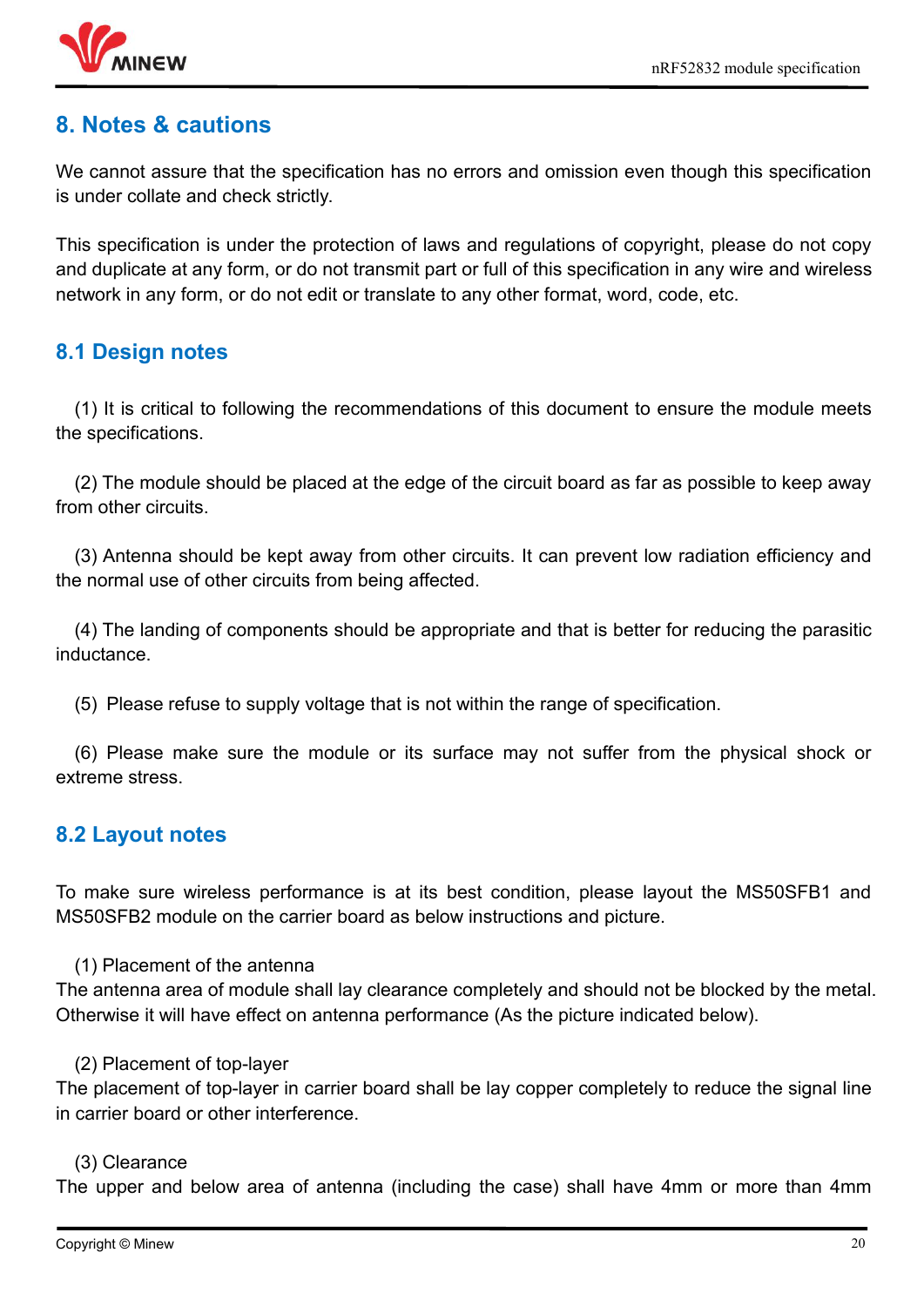

clearance to reduce the influences for antenna.



\*The Grey area above is Carrier board.

# <span id="page-20-0"></span>**8.3 Installation and soldering**

(1) Please do not lay copper under the module antenna. It can prevent the influence of signal radiation and the transmission distance from being affected.

#### <span id="page-20-1"></span>**8.4 Handling and storage**

(1) Due to the fact that CMOS components are included in the module, it is better to eliminate static electricity at any methods when transporting or working with the module. Moreover, it is strongly recommended adding anti-ESD components to circuit design to hinder damage from real-life ESD events. Anti-ESD methods can be also used in mechanical design.



(2) Please store the modules within -40°C to +125°C before and after installation and make sure the modules is away from the direct sunlight exposure for a long duration. Modules should be far away from humid and salty air conditions, and any corrosive gasses or substances.

(3) Please not to wash the module. No-Clean Paste is used in production. The metal shield may be oxidized by the washing process and may lead to chemistry reaction with No-Clean Paste. If modules goes through the washing process, functions of the module may not guaranteed.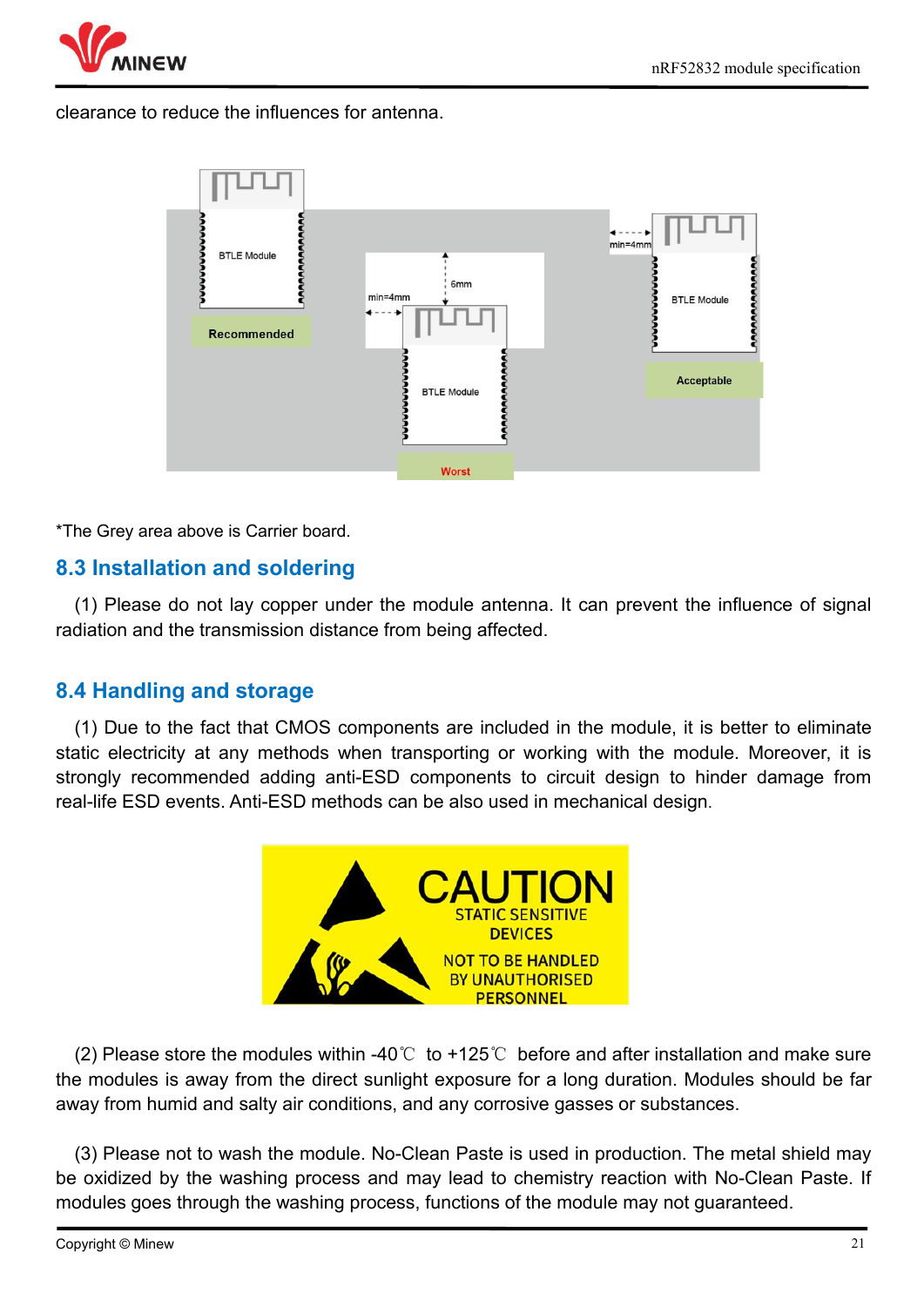

### <span id="page-21-0"></span>**8.5 Life support applications**

(1) The module is not design for life support device or system and not allowed to be used in destructive devices or system in any direct, or indirect ways. Minew is not responsible for compensation of any losses when applying modules under such application as described above.

(2) Minew shall not responsible for the customer's products or application.

# <span id="page-21-1"></span>**9. Disclaimer**

The factory has passed the ISO9001 quality management system, ISO14001 environmental management system and OAHS18001 occupational health and safety assessment . Each product has been rigorously tested (transmission power test, sensitivity test, power consumption test, stability test, aging test, etc.).

\* NOTICES:

(1) The Bluetooth trade mark is owned by the Bluetooth SIG Inc. USA.

(2) All other trademarks listed herein are owned by their respective owners.

(3) All specifications are subject to change without notice.

(4) Please do not use this specification for produce, sell or illegal purpose without Minew's authorization.

(5) Minew have right to interpret all the items above.